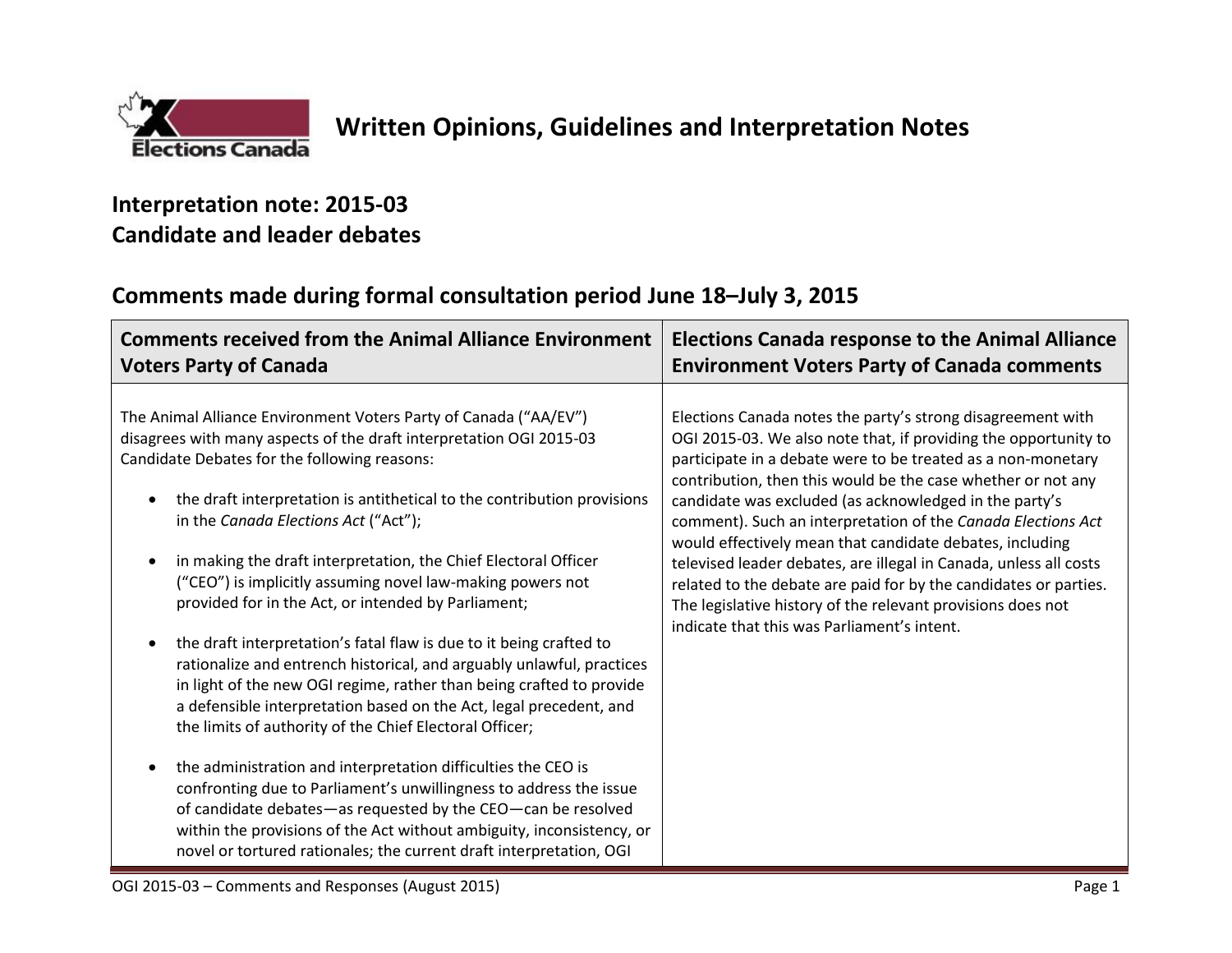| 2015-03 does not reflect this possibility;                                                                                                                                                                                                                                                                                                                                                                                      |  |
|---------------------------------------------------------------------------------------------------------------------------------------------------------------------------------------------------------------------------------------------------------------------------------------------------------------------------------------------------------------------------------------------------------------------------------|--|
| all of the interpretation's legal deficiencies and the overreaching of<br>the CEO can be resolved by removing the notion in the<br>interpretation that some candidates can be excluded from a<br>candidate debate by organizers. This is the provision that makes the<br>interpretation incompatible with the Act, the powers of the CEO,<br>legal precedent, and, it seems, the will of Parliament.                            |  |
| Based on the Background provided by Elections Canada in the draft<br>interpretation note, it is clear that the CEO hopes to facilitate candidate<br>debates exactly as they have been organized in the past as they are,<br>according to Elections Canada,                                                                                                                                                                      |  |
| an important means through which electors receive<br>information about the positions of the various candidates<br>and parties. This information can be crucial in helping<br>electors decide for whom to vote.                                                                                                                                                                                                                  |  |
| This a laudable goal, and one with which AA/EV agrees. However, such<br>sentiments and values are not recognized in the Act, not even in a preamble,<br>nor in the administrative powers afforded the CEO and, therefore, have no<br>place in the reasoning supporting any interpretation, including OGI 2015-03.<br>Moreover, that something was done historically does not exempt it from the<br>provisions of the Act today. |  |
| The provisions of the Act and Parliament's unwillingness to address the<br>issue of candidate debates as non-monetary contributions put the CEO in a<br>difficult position with, it seems, two choices:                                                                                                                                                                                                                         |  |
| enforcing-strictly and simplistically-the letter of the Act,<br>1.<br>regardless of the harm done to the electoral process and democratic<br>principles, as was done with the provisions regarding leadership<br>campaign contributions and expenses incurred outside of the<br>campaign period;                                                                                                                                |  |
| 2. interpreting candidate debates by referencing provisions in the Act                                                                                                                                                                                                                                                                                                                                                          |  |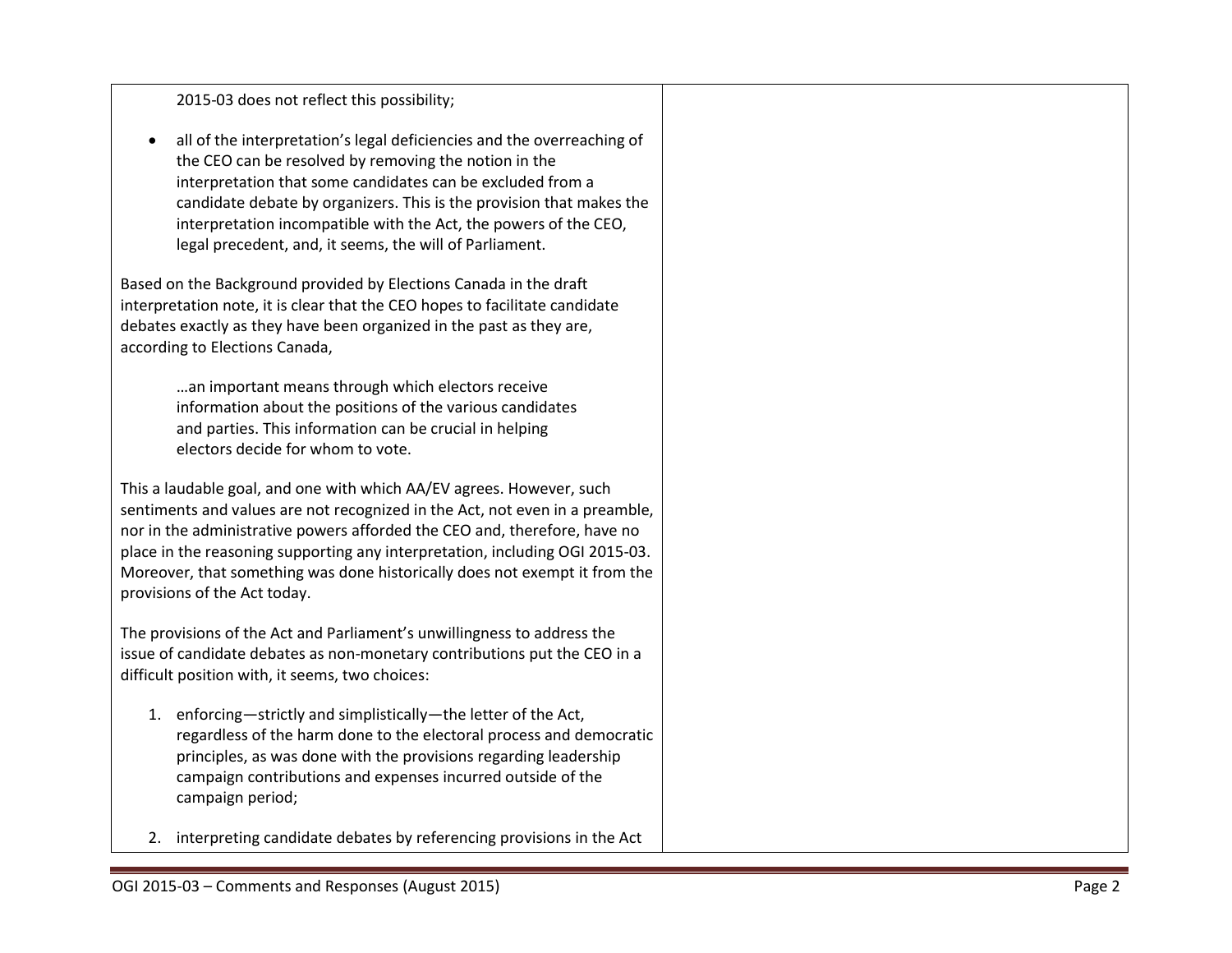that, then, would not reasonably entail any candidate or party concluding that a candidate debate was a non -monetary contribution being made by third parties contrary to the Act.

The CEO in OGI 2015 -03 has chosen to do neither, choosing rather to create what is, in effect, a new provision in the Act, including creating a new class of contributor (candidate debate organizer), something beyond the authority of the CEO.

The fact is that a strict interpretation of the *Canada Elections Act* ("Act") can be applied to candidate debates and, if done so, there would be no dispute about them being non -monetary contributions. However, for laudable and, perhaps, practical enforcement reasons, and historical practices Elections Canada has chosen not to strictly interpret the Act , choosing instead to interpret the Act from the viewpoint of arbitrary values and principles that are neither entrenched nor even mentioned in the Act. These values and principles, however, are applied inconsistently in the draft interpretation 2015 -03 and are therefore an affront to the legal and democratic principles that made it possible for smaller parties to fully participate in elections.

It is the opinion of AA/EV that candidate debates as historically organized by third parties, other than broadcasters as defined in the *Canada Elections Act* ("Act"), clearly constitute a non -monetary contribution and should be treated as such by debate organizers and parties and candidates.

The organizers of candidate debates, if not individuals legally entitled to make political contributions, can operate in accordance with the Act by charging parties and candidates 'fair market value' to participate. The candidates should account for the payment as an election expense.

If the organizer is an individual who is entitled to make a contribution under the Act, the transaction should be duly recorded and reported as such by all affected parties. As well, if an individual is organizing a candidate debate , the amount they spend would, of course, be subject to contribution limits. All of this is recognized in the Background to OGI 2015 -03.

AA/EV shares the CEO's view that candidate debates provide a valuable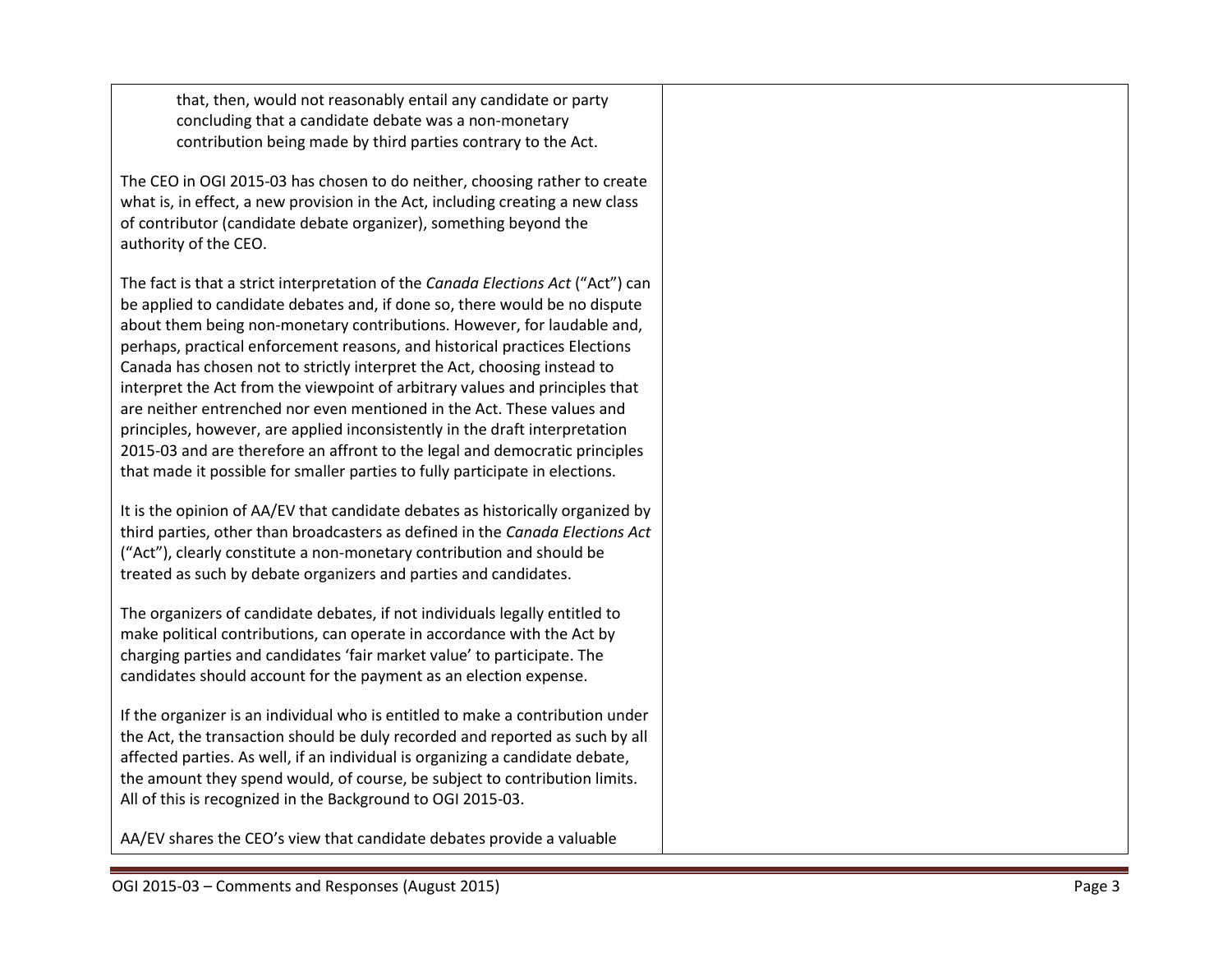service for parties, candidates, and voters. However, because they provide a service and use of property to parties and candidates , which is then used to promote or oppose candidates and/or parties, they are intrinsically and unambiguously a non -monetary contribution under the Act. That they also benefit voters is irrelevant in terms of interpreting the Act. That the organizers of candidate debates are not usually intending to make a contribution to any candidate is also irrelevant in terms of interpreting the Act. The Act does not make allowances for the motives of those making non monetary contributions, yet this line of reasoning is used by Elections Canada to rationalize the interpretation in OGI 2015 -03.

In the Background section of OGI 20 1 5 -03, Election s Canada asserts that,

The holding of debates is, and has consistently been, an important means through which electors receive information about the positions of the various candidates and parties. This information can be crucial in helping electors decide for whom to vote. In light of the importance of such debates to the democratic process, the Chief Electoral Officer's interpretation of the political financing rules has long been that expenses incurred to organize a forum for debate that allows the public to hear and question candidates do not constitute a contribution to any candidate provided that:

- The forum is open to the public.
- The debate is conducted in an impartial manner.
- All candidates are invited to participate. If all candidates are not invited to participate, there must be a reasonable basis for the exclusion.

These are values with which AA/EV agrees, with the exception of "If all candidates are not invited to participate, there must be a reasonable basis for the exclusion." There are no reasonable bases, given court decisions concerning Canada's election laws, to exclude candidates from candidate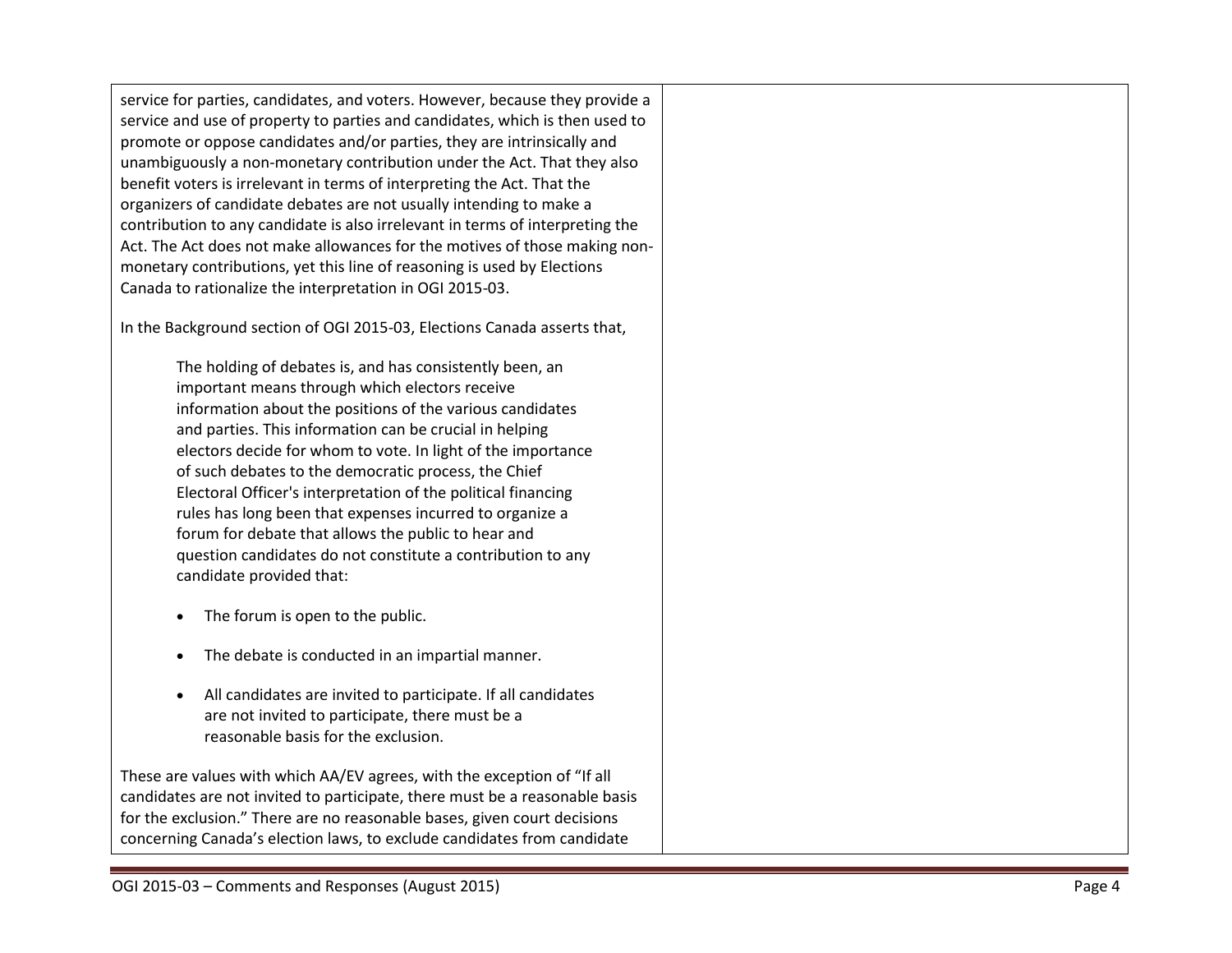debates organized by third parties. Moreover, there is nothing in the Act to suggest that the importance of something to the democratic process has any legal relevance in terms of the Act, whatsoever. It may worth noting, too, that what is important to the democratic process is not something on which all political actors agree.

The Act does not recognize exceptions to the financing regime based on an event's benefit to the democratic process or voters.

A further argument in the Background is,

During a debate, candidates are provided the opportunity to express and debate their political views in a public forum. Candidates are not, however, given control over how the debate is organized or facilitated. It is therefore difficult to assert that the participants in a debate are receiving property or a service.

It is not difficult at all to assert that the candidates are receiving property or service, because that is exactly what is happening. To suggest otherwise is not legally or practically defensible. If candidates were not receiving a valuable service, in this case for no cost, it is unlikely that any candidate would participate in a debate.

Candidates attend debates, as stated in section 376. (1)(*a*) of the Act, "to directly promote or oppose a registered party, its leader or a candidate during an election period." That is the only reason candidates attend debates. The organizers of a candidate debate may not intend to give a nonmonetary contribution, but the candidates respond as if they are receiving one, and that is the crux of the issue at hand in OGI 2015-03.

A notion expressed in the Background is,

The primary beneficiary is the electorate rather than a particular candidate or party, much like the situation of a media interview or news article concerning a candidate or party. In addition, a debate is not set up to promote or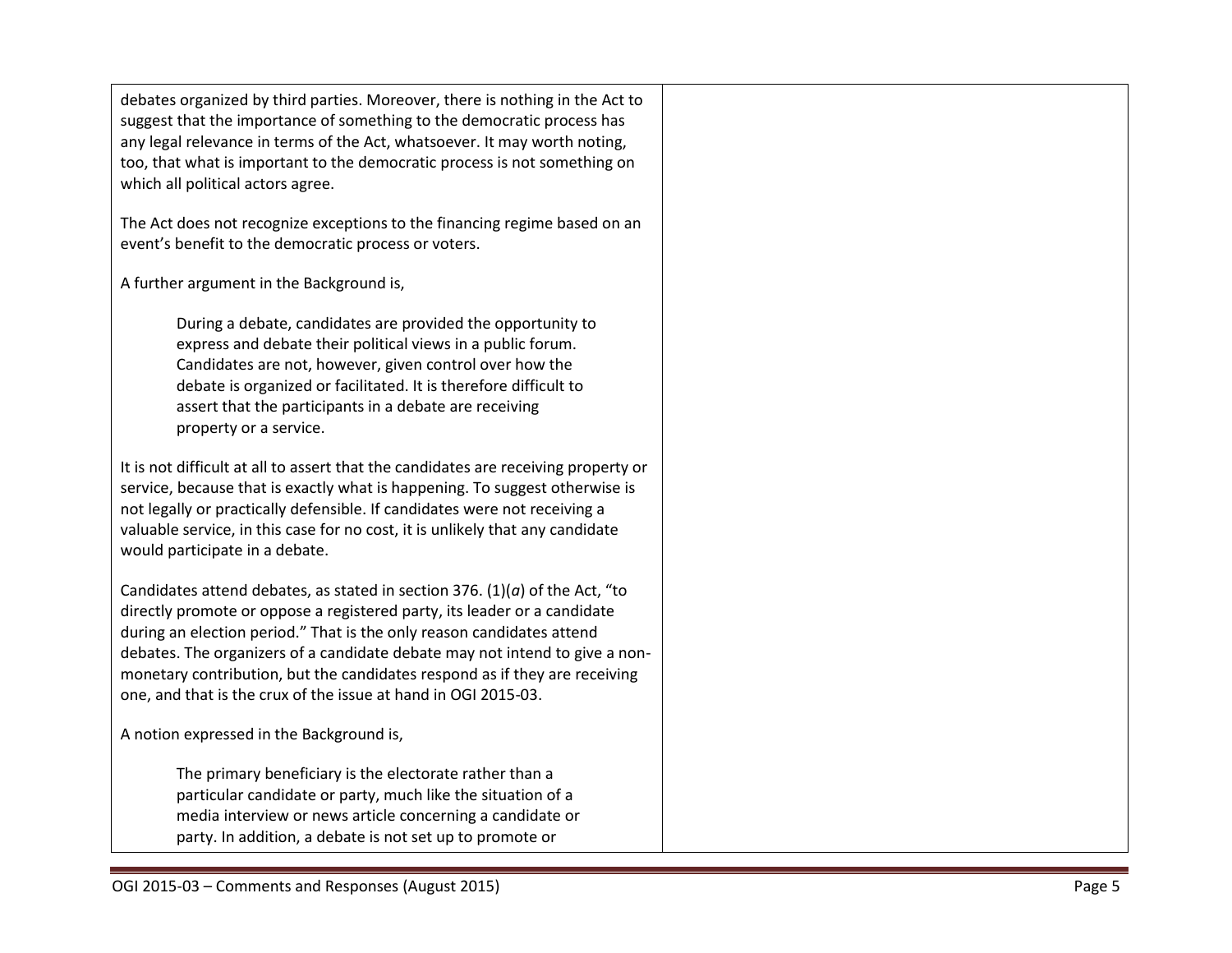oppose the election of a particular candidate or party. These factors indicate that the expenses incurred by an entity to hold such a debate are not contributions to and election expenses of the candidates or parties.

The concept of "primary beneficiary" is not recognized in the Act when evaluating a contribution or an advertisement. To use it here to determine that a candidate debate organized by a third party is not a non -monetary contribution is reaching and inconsistent with the Act. Furthermore, it can be stated with some certainty that all advertising benefits the electorate and determining who is the primary beneficiary, political actor or electorate, is an exercise in arbitrariness, not interpretation based on the provisions in the Act.

The arbitrariness of this approach is highlighted by events that occurred in the Yukon during the 2011 federal election. During the 2011 election, Air North offered to fly all candidates to all the candidate debates at no cost in order to benefit the electorate. The offer was deemed a non -monetary contribution by Elections Canada and denied, thereby depriving many voters, the "primary beneficiary," of the opportunity to hear their candidates in debate.

In the Background, efforts are made to justify candidates being excluded from candidate debates being organized by third parties. The argument is defended by,

> "A similar concept applies to a candidate or a party leader who is the subject of a newspaper article or a television interview. The fact that other candidates may not receive the same coverage does not mean the media outlet is providing a contribution to the candidate who received the coverage."

The argument is specious both in principle and practice because candidate debates are not in any way analogous to news agencies. In practice, many community newspapers and local broadcasters make every effort to freely provide equal space and time to all candidates in all elections to make their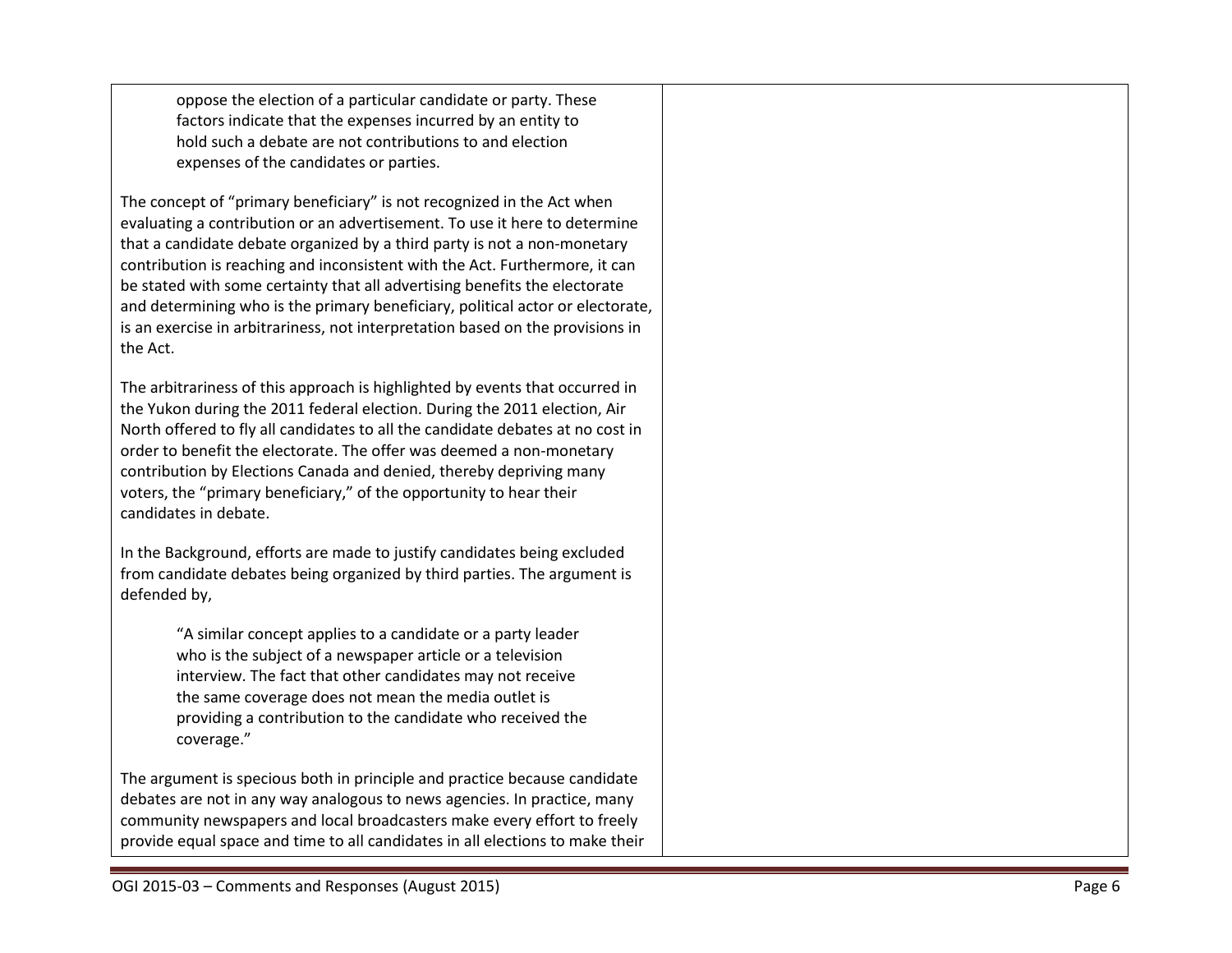case. They rarely, if ever, exclude anyone.

In terms of *news* coverage, however, there is no doubt some candidates will get more coverage than others. But, a candidate debate organized by a third party is not news coverage —and has nothing similar to the reporting of news. It is the providing of a platform for candidates to express their views, much like a local newspaper giving all candidates 250 words to make their case or a local radio stations giving candidates 60 seconds to broadcast their messages as Toronto's CFRB radio station has done. Local candidate debate organizers have nothing in common with news outlets.

A better analogy is the provisions in the Act, Section 81, that ensure all candidates can canvass multi-residence buildings or gated communities. The only exception to this right of candidates is where such canvassing might harm the residents, something not to be expected in a candidate debate.

There is no defensible reason why the spirit of Section 81 should not also apply to candidate debates.

In AA/EV's opinion, candidate debates organized by third parties, rather than individuals legally entitled to make political contributions, constitute a non -monetary contribution. Of this there can be no doubt. To conclude otherwise requires the convenient and selective application of arbitrary values and objectives that, though laudable, are not recognized as relevant by the Act.

However, the very existence of the draft interpretation suggests that, in the absence of Parliamentary guidance, the CEO is taking it upon himself to interpret the Act to achieve a particular end he deems desirable, one that AA/EV generally agrees with. The issue for AA/EV is that third party organizers are permitted to exclude candidates from the debates for any reason as long as there is "a reasonable basis for the exclusion." Unfortunately, nowhere in OGI 2015 -03 is there any guidance or definition of "reasonable basis." The lack of guidance *de facto* ensures tha t any and all reasons can —and will —be used to exclude any candidate from any candidate debate.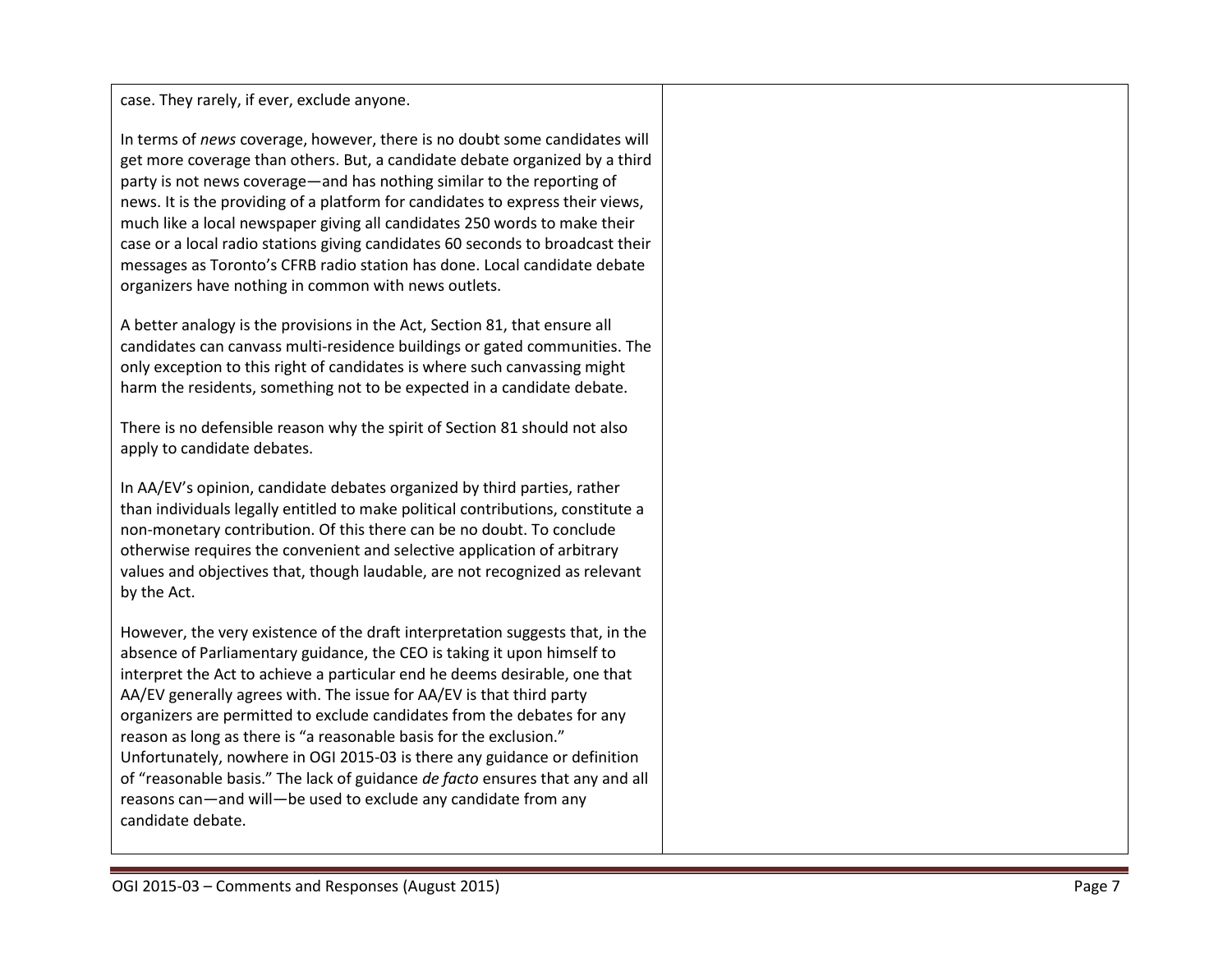This arbitrary exclusion from public debate of smaller parties —now being considered for entrenchment in Election s Canada's practices —is a direct affront to the reasoning the Supreme Court applied in *Figueroa v. Canada* to strike down laws effectively denying the participation of small parties in elections.

It may useful to remind ourselves of some of democratic concepts expressed in the ruling. Remind ourselves because if the Chief Electoral Officer has decided to arbitrarily interpret the Act based on democratic and social values he deems beneficial, those values should reflect the views of the Supreme Court which made it possible for all parties, large and small, to participate more fully in elections.

From *Figueroa v. Canada (Attorney General)* :

…the ability of a political party to make a valuable contribution to the electoral process is not dependent upon its capacity to offer the electorate a genuine "government option". Rather, political parties enhance the meaningfulness of individual participation in the electoral process for reasons that transcend their capacity (or lack thereof) to participate in the governance of the country subsequent to an election. Irrespective of their capacity to influence the outcome of an election, political parties act as both a vehicle and outlet for the meaningful participation of individual citizens in the electoral process.

…it is important to note that political parties have a much greater capacity than any one citizen to participate in the open debate that the electoral process engenders. By doing so in a representative capacity, on behalf of their members and supporters, political parties act as a vehicle for the participation of individual citizens in the political life of the country. Political parties ensure that the ideas and opinions of their members and supporters are effectively represented in the open debate occasioned by the electoral process and presented to the electorate as a viable option.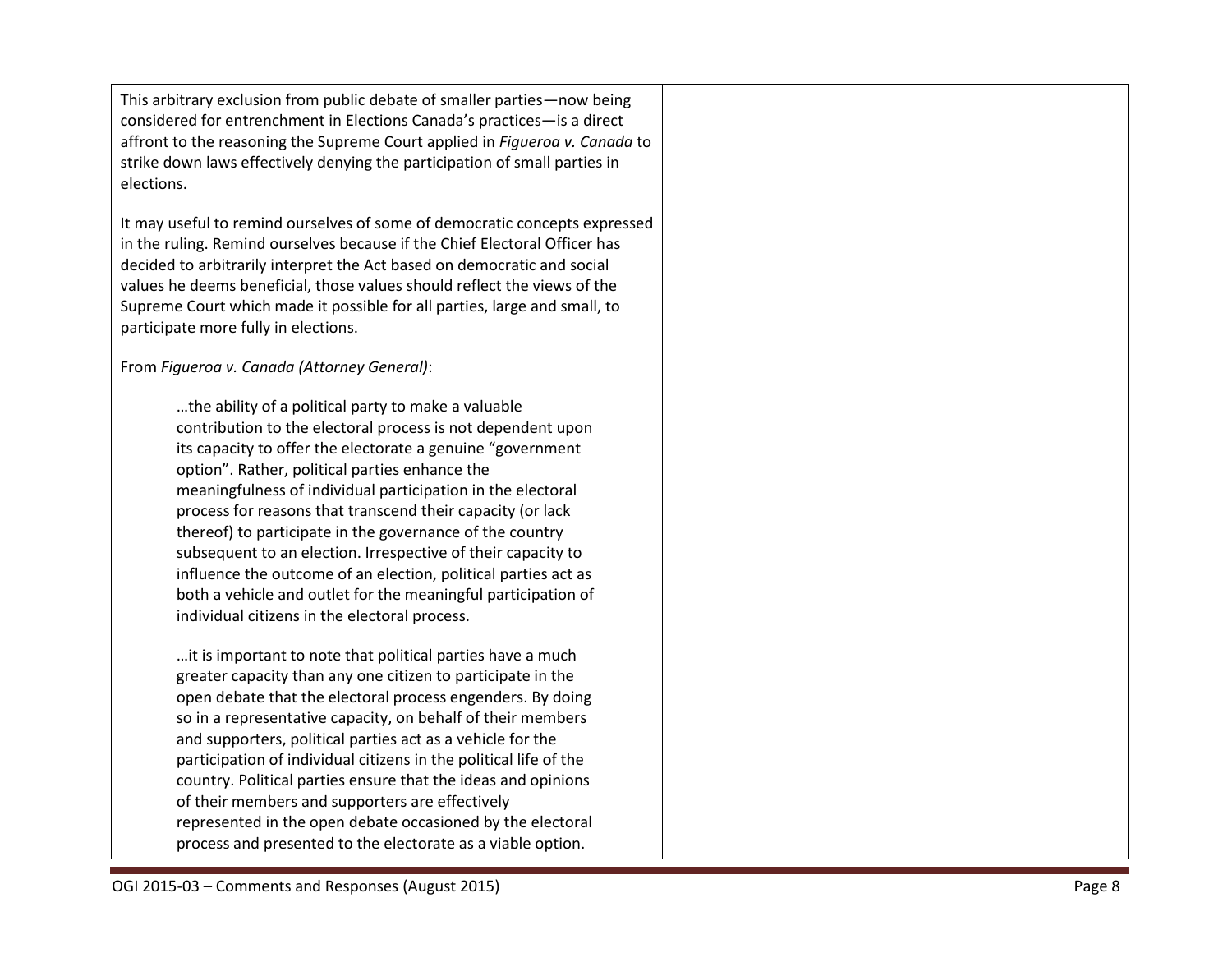If those ideas and opinions are not subsequently adopted by the government of the day, it is not because they have not been considered, but, rather, because they have received insufficient public support.

…Large or small, all political parties are capable of introducing unique interests and concerns into the political discourse. Consequently, all political parties, whether large or small, are capable of acting as a vehicle for the participation of individual citizens in the public discourse that animates the determination of social policy.

…Irrespective of its effect on the outcome of an election, a vote for a particular candidate is an expression of support for a particular approach or platform. Whether that vote contributes to the election of a candidate or not, each vote in support of that approach or platform increases the likelihood that the issues and concerns underlying that platform will be taken into account by those who ultimately implement policy, if not now then perhaps at some point in the future.

…As a consequence, there is no reason to think that political parties that have not satisfied the 50 -candidate threshold do not act as an effective outlet for the meaningful participation of individual citizens in the electoral process. There is no correlation between the capacity of a political party to offer the electorate a government option and the capacity of a political party to formulate a unique policy platform for presentation to the general public. In each election, a significant number of citizens vote for candidates nominated by registered parties in full awareness that the candidate has no realistic chance of winning a seat in Parliament — or that the party of which she or he is a member has no realistic chance of winning a majority of seats in the House of Commons. Just as these votes are not "wasted votes", votes for a political party that has not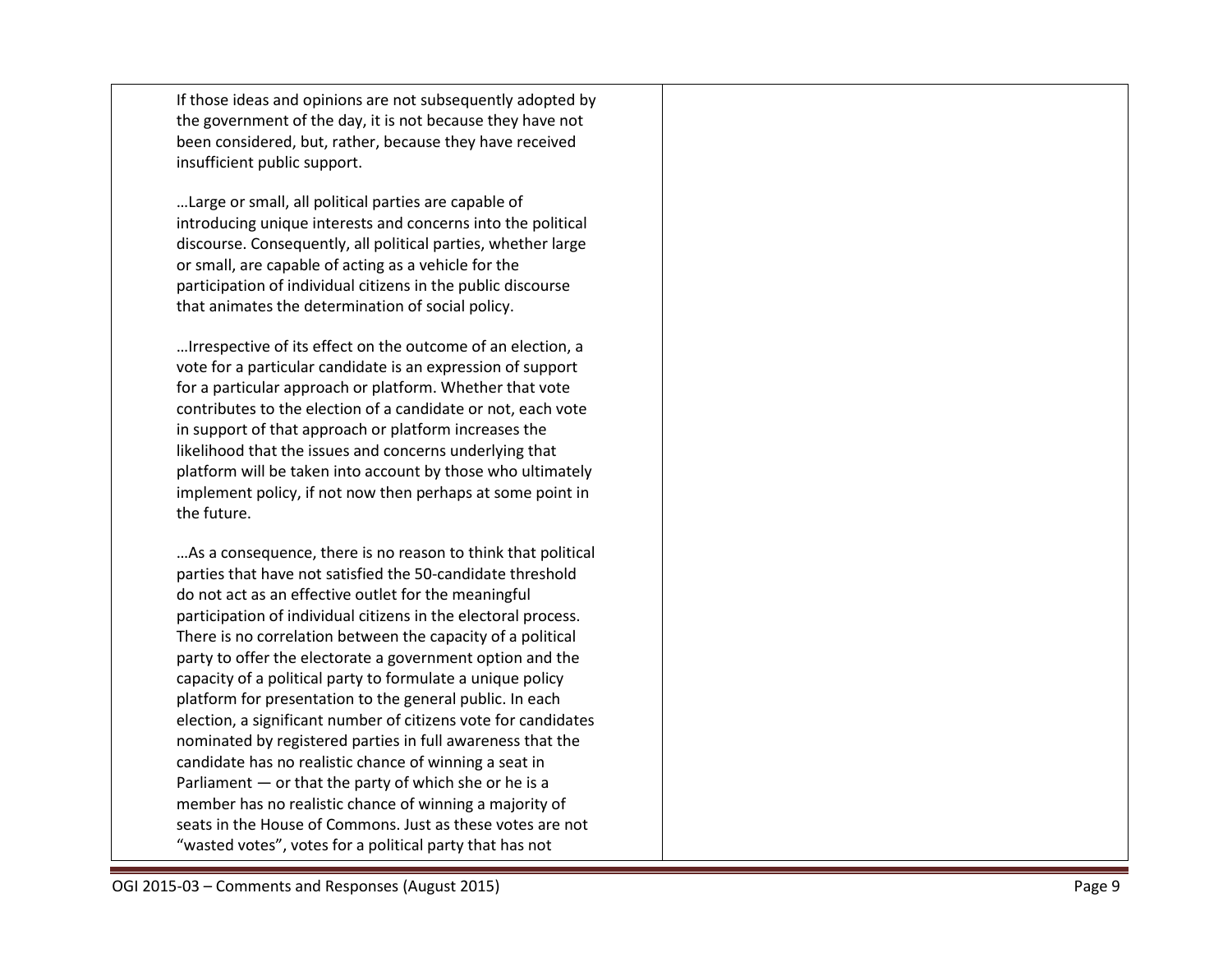satisfied the 50-candidate threshold are not wasted votes either. As a public expression of individual support for certain perspectives and opinions, such votes are an integral component of a vital and dynamic democracy.

In AA/EV's view, excluding any candidate from a candidate debate organized by a third party is a direct affront to the principles expressed and entrenched in Canadian law as precedent by the Supreme Court.

If the CEO is going to use his discretion to interpret the Act in such a manner as to deem that candidate debates organized by third parties are not nonmonetary contributions, he should be informed and influenced by the principles explicitly articulated by the Supreme Court in *Figueroa v. Canada* and provisions in the Act.

Furthermore, if there are, in fact, "reasonable [bases] for the exclusion" of some candidates, Elections Canada must state unambiguously what those exclusions might be, as has been done in Section 81, and how they are not an affront to the principles entrenched in law by the Supreme Court. It is AA/EV's view that there are in federal elections rarely any reasonable or defensible bases for excluding candidates from participation in candidate debates. In AA/EV's experience exclusion from debates is always based on political considerations that the Supreme Court has discounted as untenable in a democracy.

The challenge facing the CEO and candidate debate organizers is how to ensure that candidate debates are organized to be consistent with the Act and do not entail a non-monetary contribution.

The solution is apparent in both the Act and in the values expressed by the CEO in the Background to the interpretation.

Depending on how a "candidate debate" is organized, it could be considered providing a benefit to voters and not candidates and, therefore, not be subject to the provisions pertaining to non-monetary contributions.

Historically, debates are organized by inviting candidates to attend a debate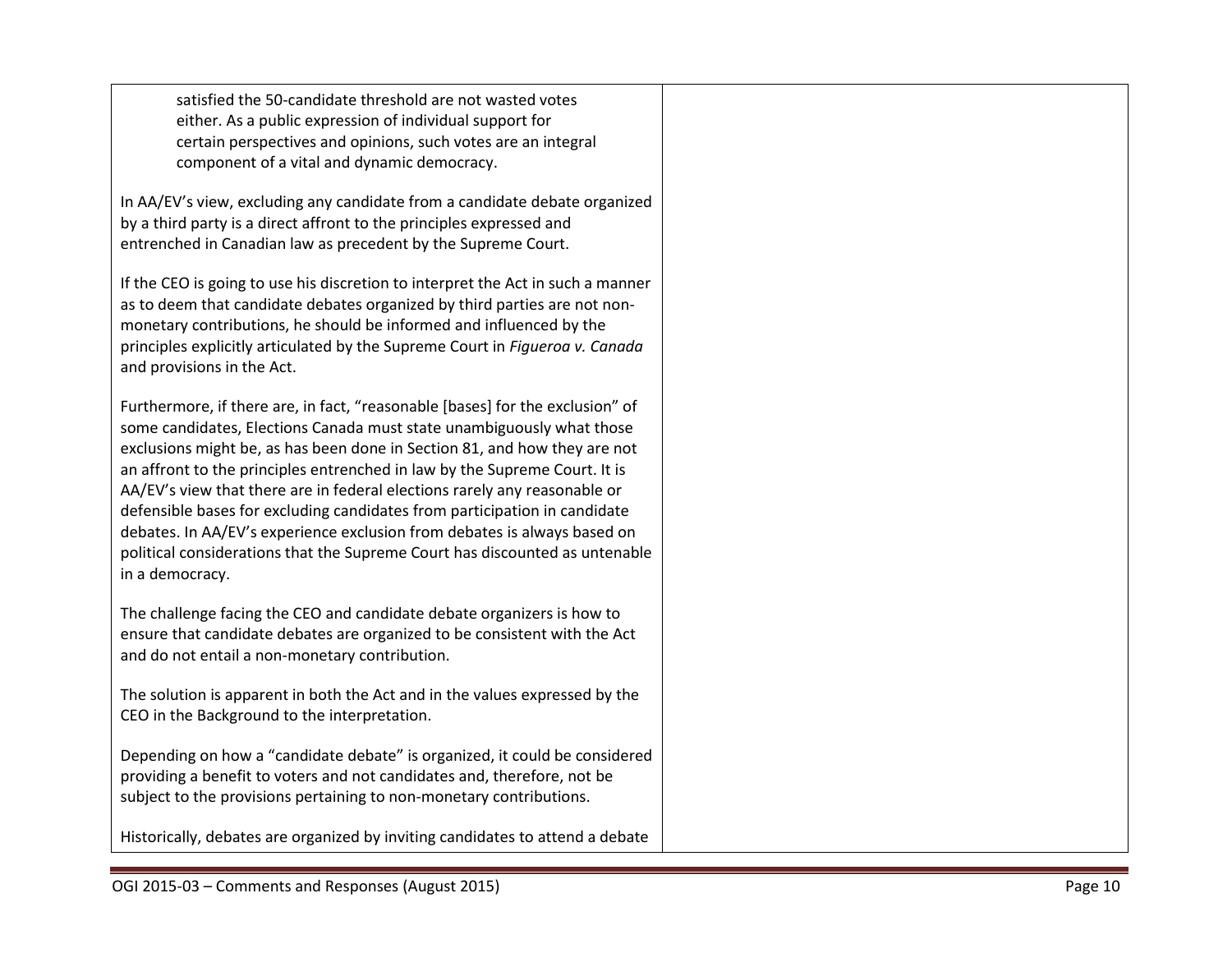and then promoting the debate to voters and interested parties. This is clearly a non -monetary contribution, particularly when the organizers do not invite all candidates , which has the effect, intended or not, of promoting some candidates and opposing others. However, if the organizers ask voters and interested parties, first, to gather at a certain time and place and all candidates are then invited to debate at that time and place in front of the audience , that is unambiguously organizers providing a benefit to the voters and not the candidates.

Such an approach would reflect the spirit in Section 81, where a group of voters is at a certain location and the candidates can, if they choose, take their message to them. As reflected in Section 81, such an approach to candidate debates would only apply if no candidates were excluded.

Put simply, for a candidate debate not to trigger the non -monetary contributions provisions of the Act, the audience must be planned to be assembled *before* the candidates are informed where and when the audience will be gathered and in expectation of candidates appearing before them.

It is, AA/EV submits, contrary to the contribution provisions of the Act for a group to organize a candidate debate and ask voters to attend; it is not contrary to the Act for a group to organize an audience and ask candidates to debate before it. The distinction may by subtle, but it makes the crucial difference. However, should the organizers of the audience exclude any candidate for any reason they are then actively, whether they intend to or no, campaigning for or against certain candidates, and the event would then be a non -monetary contribution. Excluding a candidate from appearing before an audience would be no different than a manager of multi -resident building preventing all but candidates from major parties canvassing on their property, something not permitted by the Act.

Based on the above arguments, references to the Act, and the principles expressed in *Figueroa*, AA/EV's views on the actual draft interpretation are as follows.

1. Providing a public forum for candidate or leader debates with two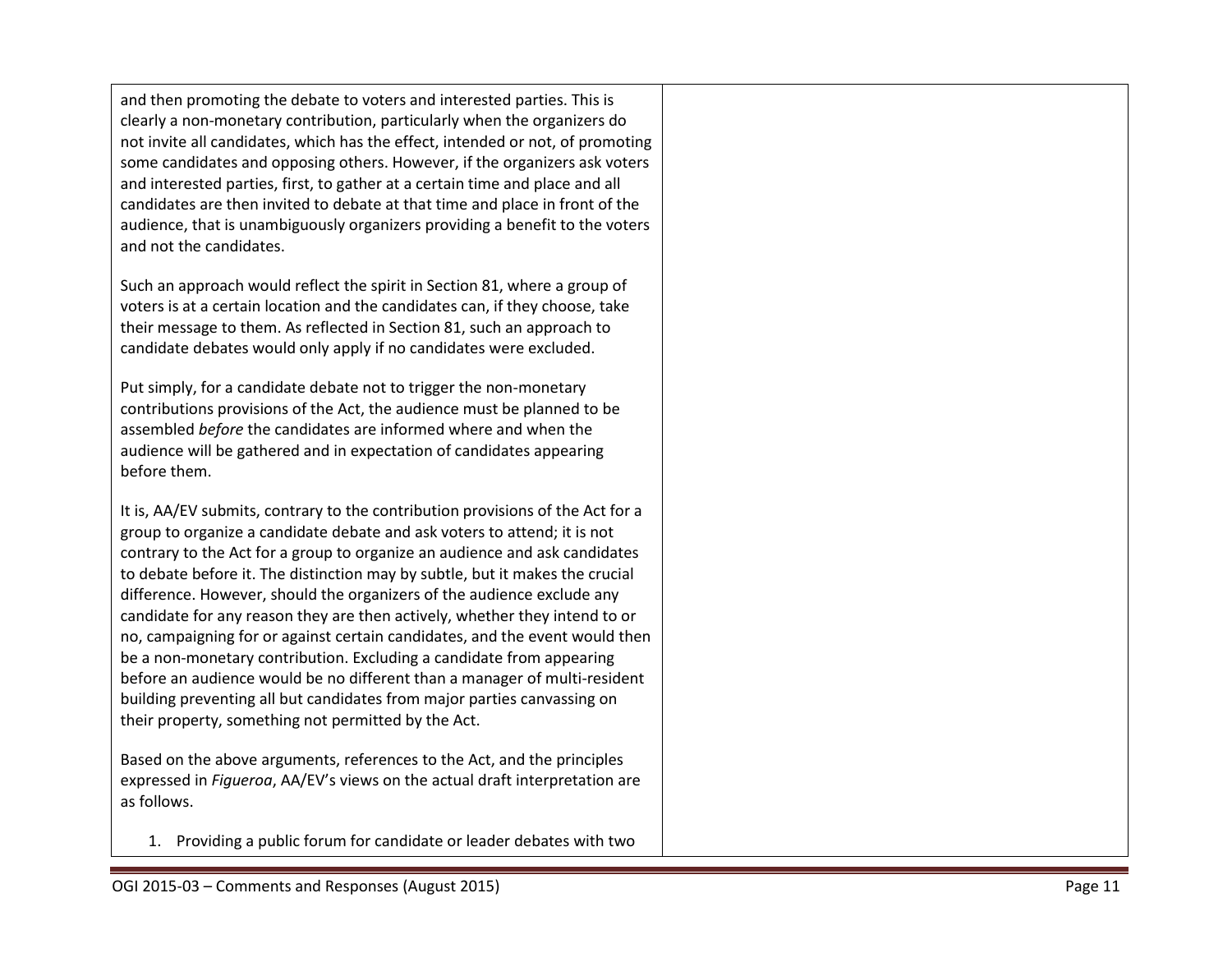or more participants does not constitute a non -monetary contribution from the entity providing the forum. It is also not an election expense of the participating candidates or, in the case of leader debates, of the participating parties.

This is, of course, inconsistent with the Act. Providing a public forum for a candidate is, *ispso facto*, a non -monetary contribution, and has the effect of a non -monetary contribution. There is nothing in the Act to suggest otherwise, and the office of the CEO is not empowered by Parliament to, in effect, change the Act.

2. During a debate, candidates are provided the opportunity to express and debate their political views in a public forum. Candidates are not, however, given control over how the debate is organized or facilitated, and therefore do not receive property or a service. A debate is also not set up to promote or oppose a particular candidate or party. The primary beneficiary of the service being provided is the electorate rather than the participating candidates or parties.

Providing a candidate an opportunity is a non -monetary contribution. It is irrelevant if a candidate has control or not. The Act is silent about such conditions. It is irrelevant, too, if the debate is organized to promote or oppose a political party or candidate. It is the candidates who are doing the promoting and opposing using the non -monetary contribution provided by the organizers. The Act does not take into account the notion of "primary beneficiary." The notion is irrelevant.

3. The expenses incurred by the entity holding the debate do not qualify as non -monetary contributions to or election expenses of participating candidates or parties since (i) a debate is not conducted to promote or oppose a particular participant, and (ii) the participants do not have control over how the debate is organized or facilitated, and are therefore not receiving property or a service.

Again, the notion that a non -monetary contribution is dependent on the motives of the contributor is irrelevant in terms of the provisions in the Act.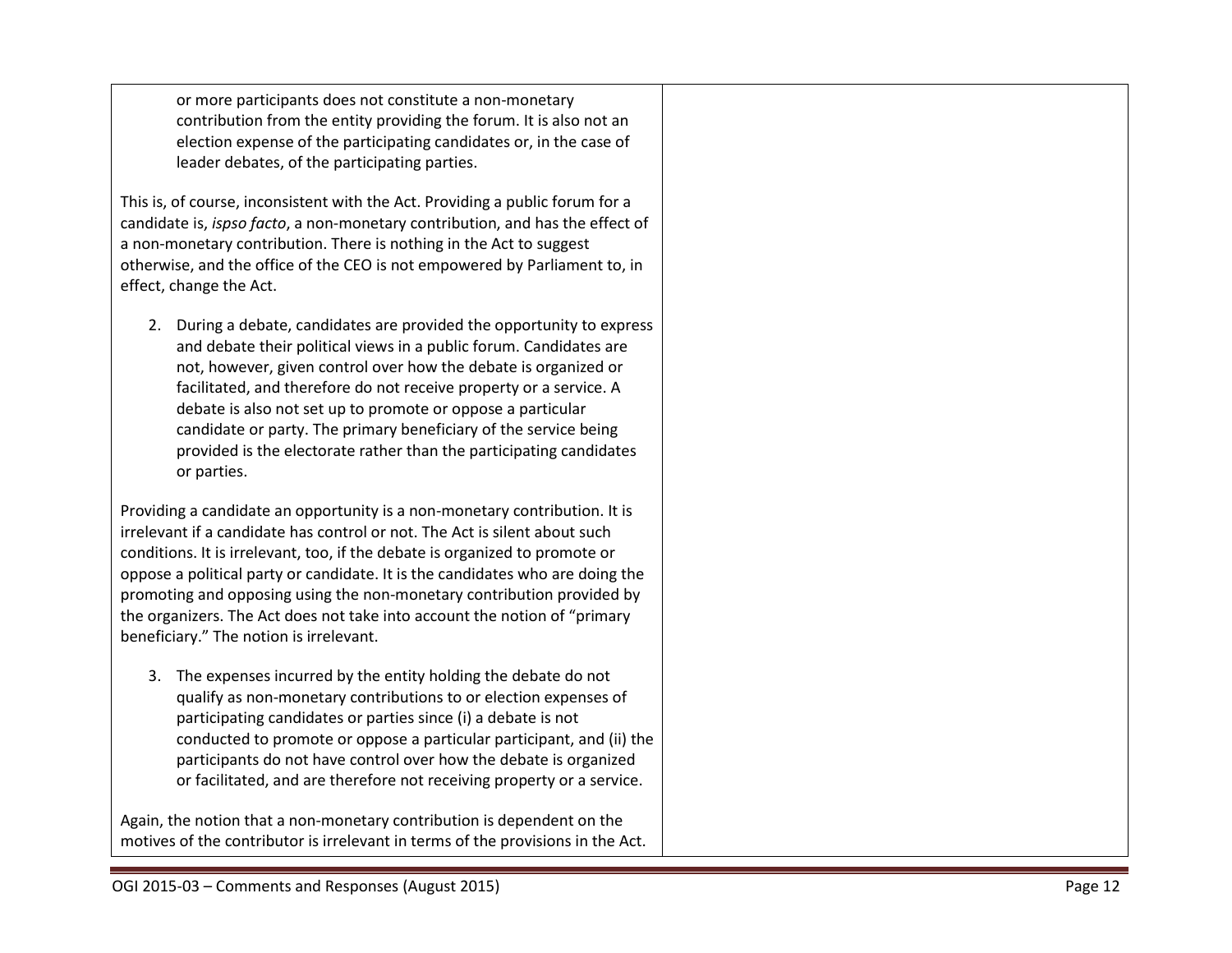So, too, is the degree of control the participants have over the event. The fact that the political participants choose to attend the event is proof that they are receiving property or a service. None would attend if they were not.

4. The exclusion of one or more candidates or parties from a debate does not change the fact that the provision of a public forum for candidate debates is not a non -monetary contribution to the participating candidates.

It is not fact that "a public forum for candidate debates is not a non monetary contribution." It is an interpretation made with no reference to the Act or legal precedent. It is merely an historical artifact. It is, under the Act, irrelevant who attends or not by choice or who is excluded by the organizers. Those political actors who do participate are receiving a benefit, namely a venue and an audience organized by a third party at sometimes considerable expense. It is to receive the benefit, i.e. the non -monetary contribution, that candidates attend debates.

If candidates are excluded from the event then, whether intended to or not, the event constitutes promoting or opposing candidates. Third parties are permitted under the Act to transmit a debate and not have the transmission considered election advertising. However, such exemptions for third parties to the non - monetary contribution regime do not apply to the organizing of the debate. If the *transmission* of debates is expressly mentioned in the advertising provisions of the Act, surely if the intent of Parliament was to exempt candidate debates organized by third parties from the provisions of non -monetary contributions , that would have been expressly stated in the Act as well.

It is worth noting that none of the interpretations, 1 -4, commented on above are based on any provisions in the Act, any legal precedents or opinions, or are within the competency of the CEO to assert. Only item (5) in the interpretation might meet these conditions.

To conclude, it is the view of the AA/EV that candidate debates organized by third parties can be conducted with due regard for the letter and spirit of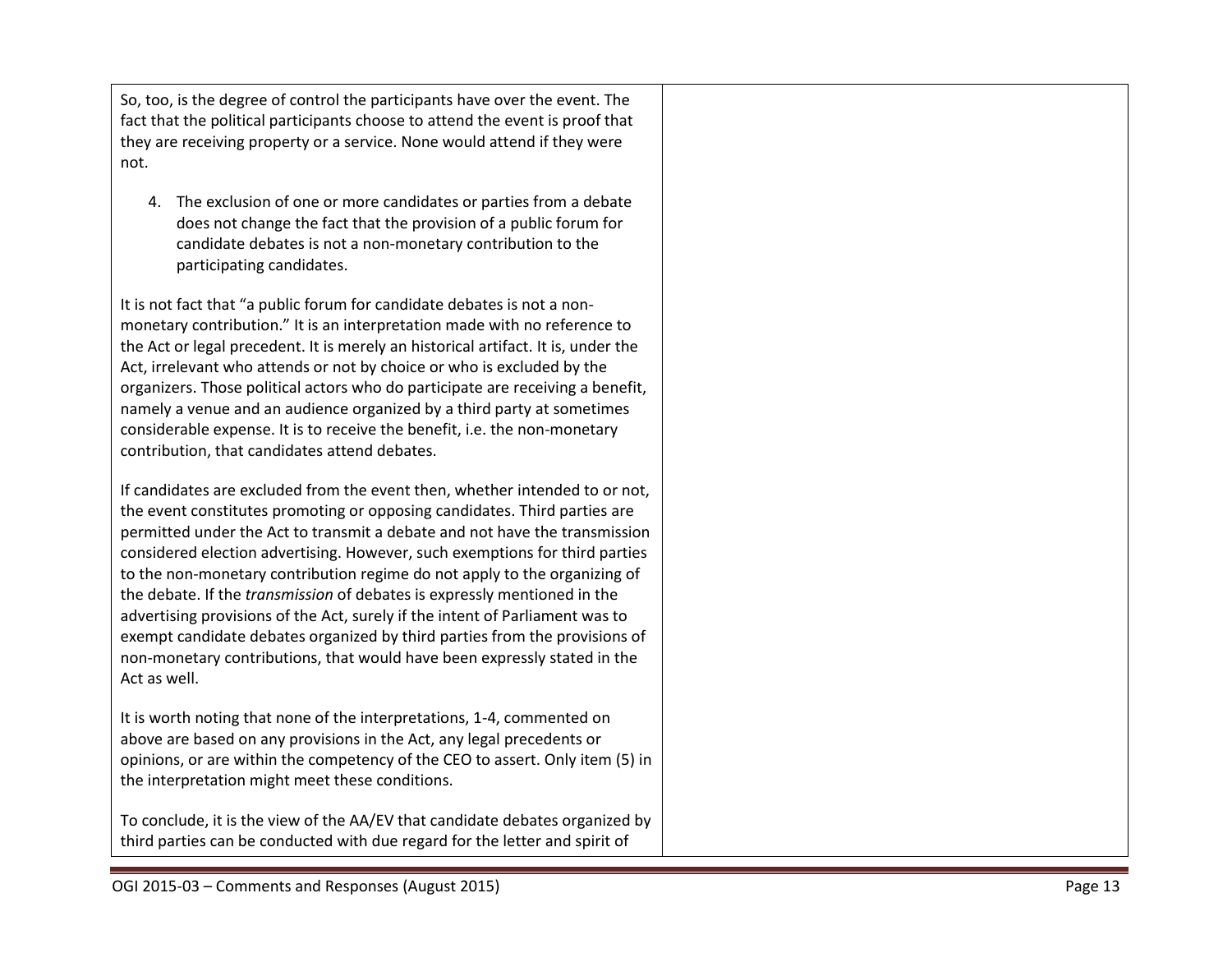| the Act, the powers of the CEO, and legal precedent if:                                                                                                                                                                                                                                                                                                                                                                                                                                                  |                                                                                                                                                                                                                                                                        |
|----------------------------------------------------------------------------------------------------------------------------------------------------------------------------------------------------------------------------------------------------------------------------------------------------------------------------------------------------------------------------------------------------------------------------------------------------------------------------------------------------------|------------------------------------------------------------------------------------------------------------------------------------------------------------------------------------------------------------------------------------------------------------------------|
| 1. The organization of the venue and audience precedes the invitation<br>to candidates.                                                                                                                                                                                                                                                                                                                                                                                                                  |                                                                                                                                                                                                                                                                        |
| The choice to appear at the venue is decided by individual<br>2.<br>candidates and not the organizers who arranged the venue and<br>assembled the audience.                                                                                                                                                                                                                                                                                                                                              |                                                                                                                                                                                                                                                                        |
| 3. If, for some reasonable bases, some candidates must be excluded,<br>the determination of which candidates are excluded must be done<br>by some impartial method, such as being chosen by lot.                                                                                                                                                                                                                                                                                                         |                                                                                                                                                                                                                                                                        |
| It might be worth noting that if it is true and defensible that,                                                                                                                                                                                                                                                                                                                                                                                                                                         |                                                                                                                                                                                                                                                                        |
| The holding of debates is, and has consistently been, an<br>important means through which electors receive<br>information about the positions of the various candidates<br>and parties. This information can be crucial in helping<br>electors decide for whom to vote.<br>and this principle informs the draft interpretation. Allowing third party<br>candidate debate organizers to exclude candidates, for any reason, corrupts<br>this principle and renders the whole OGI 2015-03 a mockery of it. |                                                                                                                                                                                                                                                                        |
| No comments were submitted by the Bloc Québécois                                                                                                                                                                                                                                                                                                                                                                                                                                                         |                                                                                                                                                                                                                                                                        |
| <b>Comments received from the Canadian Action Party</b>                                                                                                                                                                                                                                                                                                                                                                                                                                                  | <b>Elections Canada response to the Canadian</b><br><b>Action Party comments</b>                                                                                                                                                                                       |
| 1. 3 (1) It is still not clear to me that excluding a candidate from a debate is<br>not actually opposing that candidate by not allowing him/her to express<br>his/her/party's views to the attending voters. What is clear to me is that<br>the major parties have an unequal opportunity to express their views<br>and that small parties are excluded for no reason other than the wishes                                                                                                             | 1. The "reasonable basis for exclusion" requirement was<br>included in the background section to underline Elections<br>Canada's previous position. The note has been amended to<br>further clarify that the current interpretation replaces our<br>previous position. |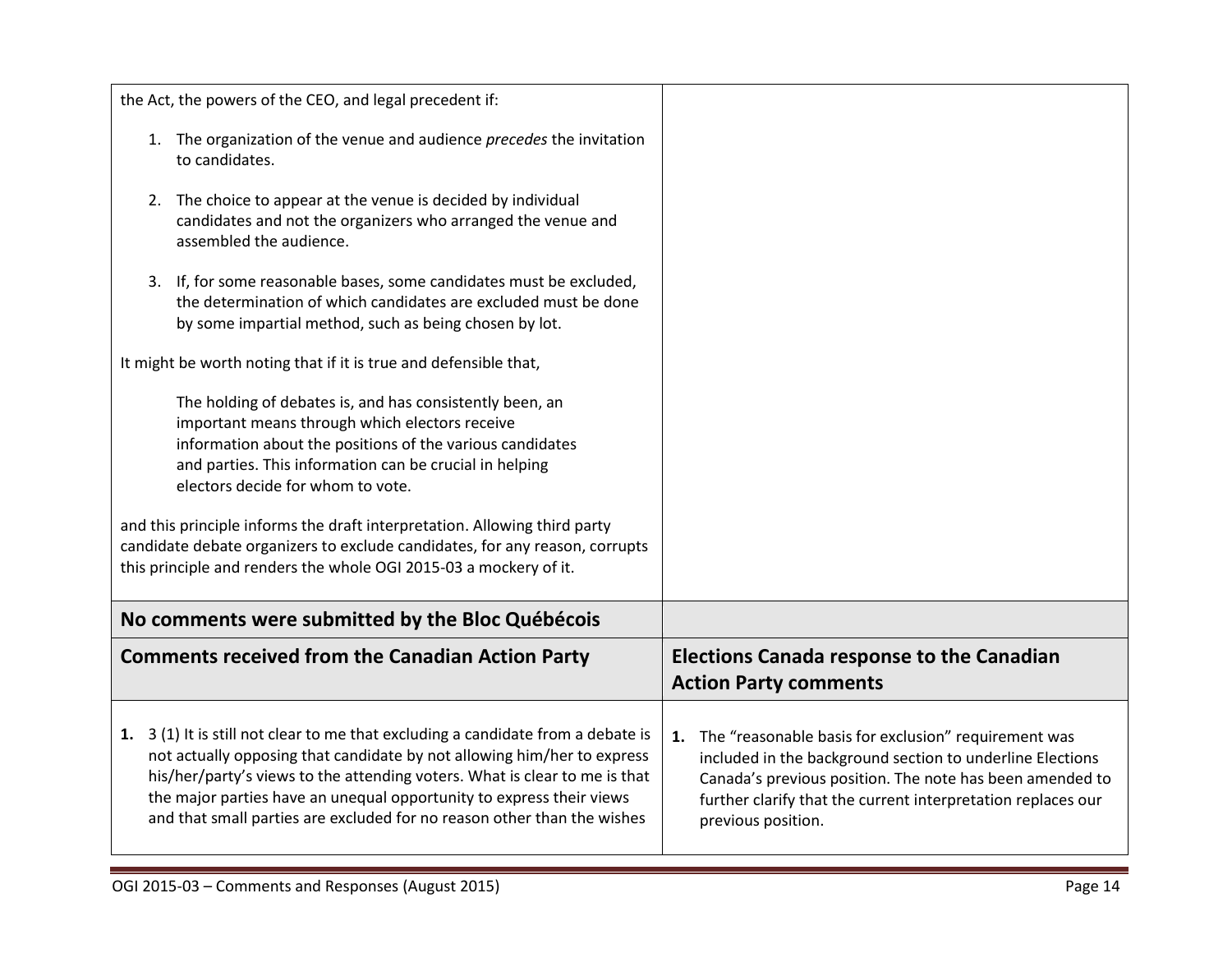| of the promoter of the debate.                                                                                                                                                                                                                                                                                                                                                                                                                                                                                                                             |                                                                                                                                                                                                                                                                                                                                                                                                                                                                                                                                                                                                                                                                                                                                                                                                                                                                                                                                                                                                                                                                                                                                                                               |
|------------------------------------------------------------------------------------------------------------------------------------------------------------------------------------------------------------------------------------------------------------------------------------------------------------------------------------------------------------------------------------------------------------------------------------------------------------------------------------------------------------------------------------------------------------|-------------------------------------------------------------------------------------------------------------------------------------------------------------------------------------------------------------------------------------------------------------------------------------------------------------------------------------------------------------------------------------------------------------------------------------------------------------------------------------------------------------------------------------------------------------------------------------------------------------------------------------------------------------------------------------------------------------------------------------------------------------------------------------------------------------------------------------------------------------------------------------------------------------------------------------------------------------------------------------------------------------------------------------------------------------------------------------------------------------------------------------------------------------------------------|
| Similarly under bullet three of the Backgrounder. One wonders what<br>constitutes a reasonable basis for the exclusion of a candidate? Could it<br>be that pressure had been brought to bear upon the promoter to<br>exclude any small parties because they could reasonably be expected to<br>oppose all the views expressed by the represented parties and therefore<br>self-protection (?) could be a motive for demanding the exclusion of<br>small parties with more pragmatic/practical views on how Canadians<br>could and should be better served? |                                                                                                                                                                                                                                                                                                                                                                                                                                                                                                                                                                                                                                                                                                                                                                                                                                                                                                                                                                                                                                                                                                                                                                               |
| 2. Legal Framework:<br><b>Bullet 4</b><br>"or oppose a registered party"<br>I still maintain that exclusion from either candidate debates or leaders<br>debates amounts to opposition to those parties, and should therefore<br>be charged as election expenses to those candidates or parties that do<br>take part.                                                                                                                                                                                                                                       | 2. The "reasonable basis for exclusion" requirement was<br>included in the background section to underline Elections<br>Canada's previous position. The note has been amended to<br>further clarify that the current interpretation replaces our<br>previous position.<br>Providing a forum for debate does not constitute a non-<br>monetary contribution (from the entity providing the<br>forum) to the candidates or parties taking part in the<br>debate. It is also not an election expense of the<br>participating candidates or, in the case of leader debates, of<br>the participating parties. If providing the opportunity to<br>participate in a debate were to be treated as a non-<br>monetary contribution, then this would be the case<br>whether or not any candidate was excluded. Such an<br>interpretation of the Canada Elections Act would effectively<br>mean that candidate debates, including televised leader<br>debates, are illegal in Canada, unless all costs related to the<br>debate are paid for by the candidates or parties. The<br>legislative history of the relevant provisions does not<br>indicate that this was Parliament's intent. |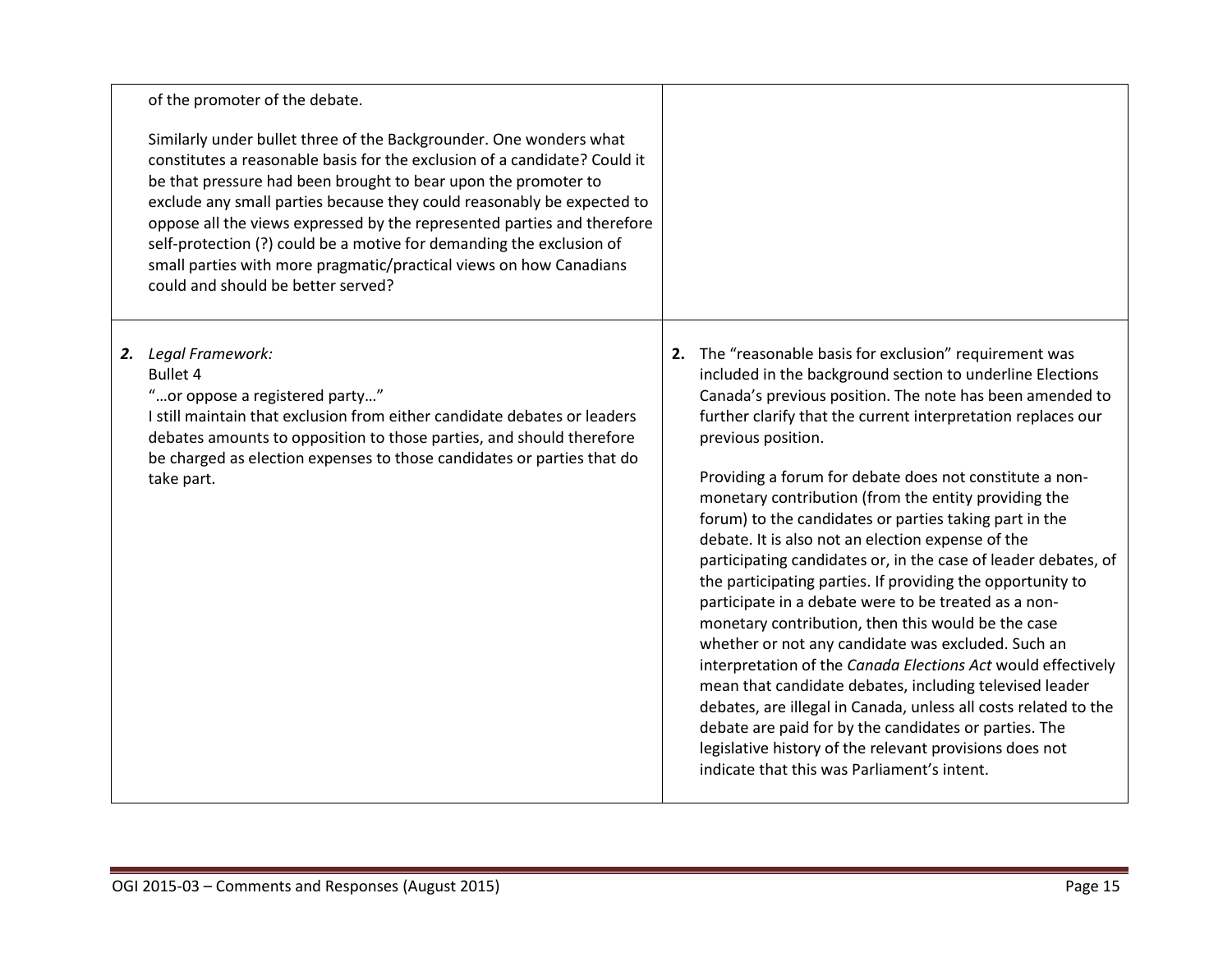| <b>Comments received from the Christian Heritage Party of</b><br><b>Elections Canada response to the Christian</b><br><b>Heritage Party of Canada comments</b><br>Canada | 3. Exclusion of Candidates from Debates:<br>Para #1 and whether a debate is a true debate:<br>Again we have that "reasonable basis" catch-all phrase which has no<br>real meaning in reality because of the pressure which can be brought to<br>bear by the major parties in threatening to boycott such a debate<br>should small parties be allowed to attend which amounts to them taking<br>control of the debate and how it is conducted. Under these<br>circumstances (to which I was subjected in 2008 by the way) there is<br>little doubt in my mind that this amounts to opposition to these<br>candidates. To me, this is equivalent to the debate not being a true<br>debate but indeed a disguised partisan contribution to the major<br>parties, allowing them an unfair platform of exposure to the voting<br>public. | 3. The "reasonable basis for exclusion" requirement was<br>included in the background section to underline Elections<br>Canada's previous position. The note has been amended to<br>further clarify that the current interpretation replaces our<br>previous position.<br>There may be situations in which a debate is not a true<br>debate, but rather a disguised contribution. This could be<br>the case if a debate was conducted in a partisan manner to<br>promote or oppose a particular candidate or party, or if the<br>debate organizer gave control over the event to a particular<br>candidate or party. In such cases, the totality of the<br>circumstances would need to be examined to determine<br>whether the debate was a true debate or a disguised<br>contribution. The following are relevant, but non-<br>exhaustive, considerations: the manner in which the event<br>is conducted, the degree of control a candidate or party<br>exercises in the organization of the event, how candidates<br>or parties are selected to participate, and the audience.<br>Questions related to the exclusion of candidates and to<br>what constitutes a true debate have been further addressed<br>in the note. |
|--------------------------------------------------------------------------------------------------------------------------------------------------------------------------|-------------------------------------------------------------------------------------------------------------------------------------------------------------------------------------------------------------------------------------------------------------------------------------------------------------------------------------------------------------------------------------------------------------------------------------------------------------------------------------------------------------------------------------------------------------------------------------------------------------------------------------------------------------------------------------------------------------------------------------------------------------------------------------------------------------------------------------|---------------------------------------------------------------------------------------------------------------------------------------------------------------------------------------------------------------------------------------------------------------------------------------------------------------------------------------------------------------------------------------------------------------------------------------------------------------------------------------------------------------------------------------------------------------------------------------------------------------------------------------------------------------------------------------------------------------------------------------------------------------------------------------------------------------------------------------------------------------------------------------------------------------------------------------------------------------------------------------------------------------------------------------------------------------------------------------------------------------------------------------------------------------------------------------------------------------------------|
|                                                                                                                                                                          |                                                                                                                                                                                                                                                                                                                                                                                                                                                                                                                                                                                                                                                                                                                                                                                                                                     |                                                                                                                                                                                                                                                                                                                                                                                                                                                                                                                                                                                                                                                                                                                                                                                                                                                                                                                                                                                                                                                                                                                                                                                                                           |
|                                                                                                                                                                          | The exclusion of small-party candidates from public candidate debates<br>during elections (including leaders' debates) has long been a contentious<br>issue and Elections Canada has attempted—with this draft—to put this issue<br>to bed. However, it has not succeeded, since the issue is one of fairness and<br>equal opportunity. At issue is the whole question of equal access for<br>candidates and parties to public forums and means of communications and<br>equal access for the voting public to the ideas and platforms of all parties<br>and all candidates.                                                                                                                                                                                                                                                        | While debates represent an opportunity for participating<br>candidates, the primary recipient of the service being provided<br>in a debate is the electorate, rather than a particular candidate<br>or party, much like the situation of a media interview or news<br>article concerning a candidate or party. In either case, the<br>expenses related to holding the debate or interview are those<br>of the media outlets or third parties organizing the event, not<br>expenses of the party or candidate. Candidates or parties may                                                                                                                                                                                                                                                                                                                                                                                                                                                                                                                                                                                                                                                                                   |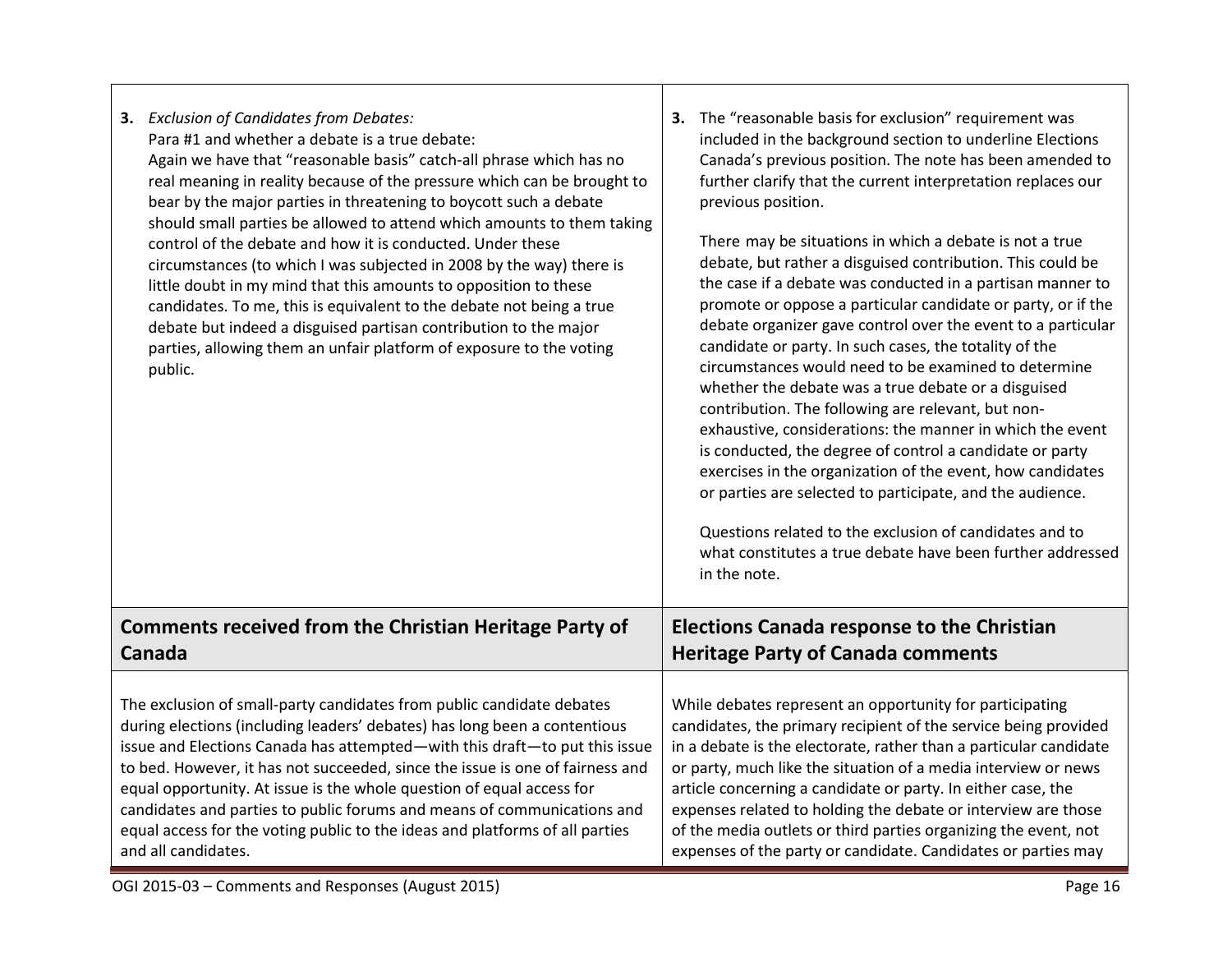In the past, it has been suggested that the exclusion of one or more candidates from any debate platform should be seen as a monetary contribution from the organizers of the debate to the parties or candidates who have been invited and allowed to participate. Aside from the clear provision in the Act that contributions are not permitted by other than individuals, this position is reasonable. It is very easy to see that the participants in such a debate gain visibility and credibility in the eyes of the voting public. They have an opportunity to explain and promote their platform planks and voters become more familiar with them. This is especially true of televised debates where large numbers of voters may be led to believe that only those parties represented by the participants on the platform are recognized as legitimate…that only those parties have ideas worth consideration at the polls.

Elections Canada has chosen to address this suggestion (that candidate exclusion constitutes a contribution to other candidates) as illogical and unenforceable because entities like chambers of commerce, etc. cannot legally make contributions. That is exactly the point. We are not asking Elections Canada to begin identifying and quantifying non-monetary contributions from chambers and other debate organizers; we want those entities to cease contributing to the big parties and begin using their debate forums to allow voters to hear the ideas of all parties so that they can make informed decisions on Polling Day.

On page one of the Interpretation Note, point #2 says:

During a debate, **candidates are provided the opportunity to express and debate their political views in a public forum**. **Candidates are not, however, given control over how the debate is organized** or facilitated, and therefore do not receive property or a service**. A debate is also not set up to promote or oppose a particular candidate or party**. The primary **beneficiary of the service being provided is the electorate** rather than the participating candidates or parties.

I would like to address the 4 bolded statements in this paragraph:

be able to exert some degree of influence over how the debate is organized or facilitated (as is the case in a media interview), but this does not mean the debate should be treated as an expense of their campaigns.

If providing the opportunity to participate in a debate were to be treated as a non-monetary contribution, then this would be the case whether or not any candidate was excluded. Such an interpretation of the *Canada Elections Act* would effectively mean that candidate debates, including televised leader debates, are illegal in Canada, unless all costs related to the debate are paid for by the candidates or parties. The legislative history of the relevant provisions does not indicate that this was Parliament's intent.

With regard to the party's comment in item 3, sections 81 and 81.1 of the *Canada Elections Act* address very specific issues of canvassing in residential areas and campaigning in public places. They are not meant to apply to debates.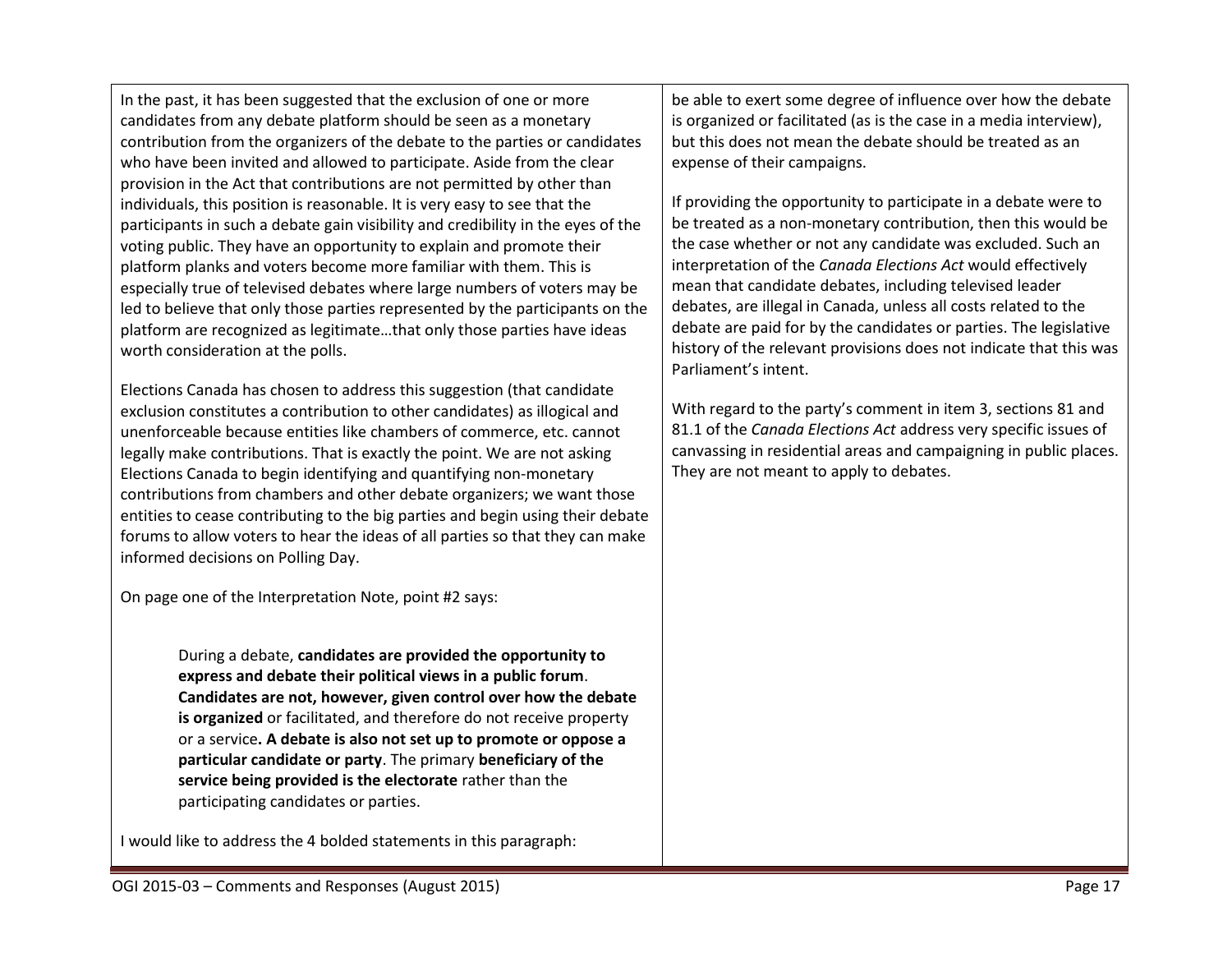- 1. The first is obviously missing the point: **only some candidates** (not all) "…are provided an opportunity to express and debate, etc." The unfair benefit is the crux of the problem.
- 2. "Candidates are not given control…" That is not true if the candidate's friends in the chamber of commerce (or any other group hosting the debate) decide to exclude another candidate who may represent a threat to the electoral success of their friend. In this way, a powerful candidate, well -connected in his or her community, may unfairly influence the organization of the debate. We know that this has happened and does happen.
- 3. "A debate is not set up to promote or oppose…" Of course this deals with motives which may or may not be known. However, we agree that the **end result** should not be the unfair promotion of nor the diminishing of the hopes for electoral success of any candidate or party. The result of every debate **should be** an informed electorate who have heard the platform positions of **all** candidates and make their important ballot decisions based on that information. To deny voters that information and to deny some candidates that opportunity to be seen and heard is contrary to the stated purposes, in the "Values" of Elections Canada which call for: **"cohesiveness and consistency in administering the** *Canada Elections Act***".** The continued acceptance by EC of discrimination against some parties by some debate organizers is a glaring example of **inconsistency**. As mentioned in our OGI discussions, a similar situation would be created if apartment building superintendents were allowed to permit some —not all —candidates access to the building for the distribution of flyers, etc. Although non -monetary, it is obvious that such discrimination would be a disadvantage for those candidates excluded and an advantage for those candidates permitted access. Debate access functions in exactly the same way. Those granted access are being materially helped by the debate organizers. This should not be.
- 4. "the beneficiary is the electorate…" Again, this is only true if the electorate is fully informed and has the opportunity to hear from all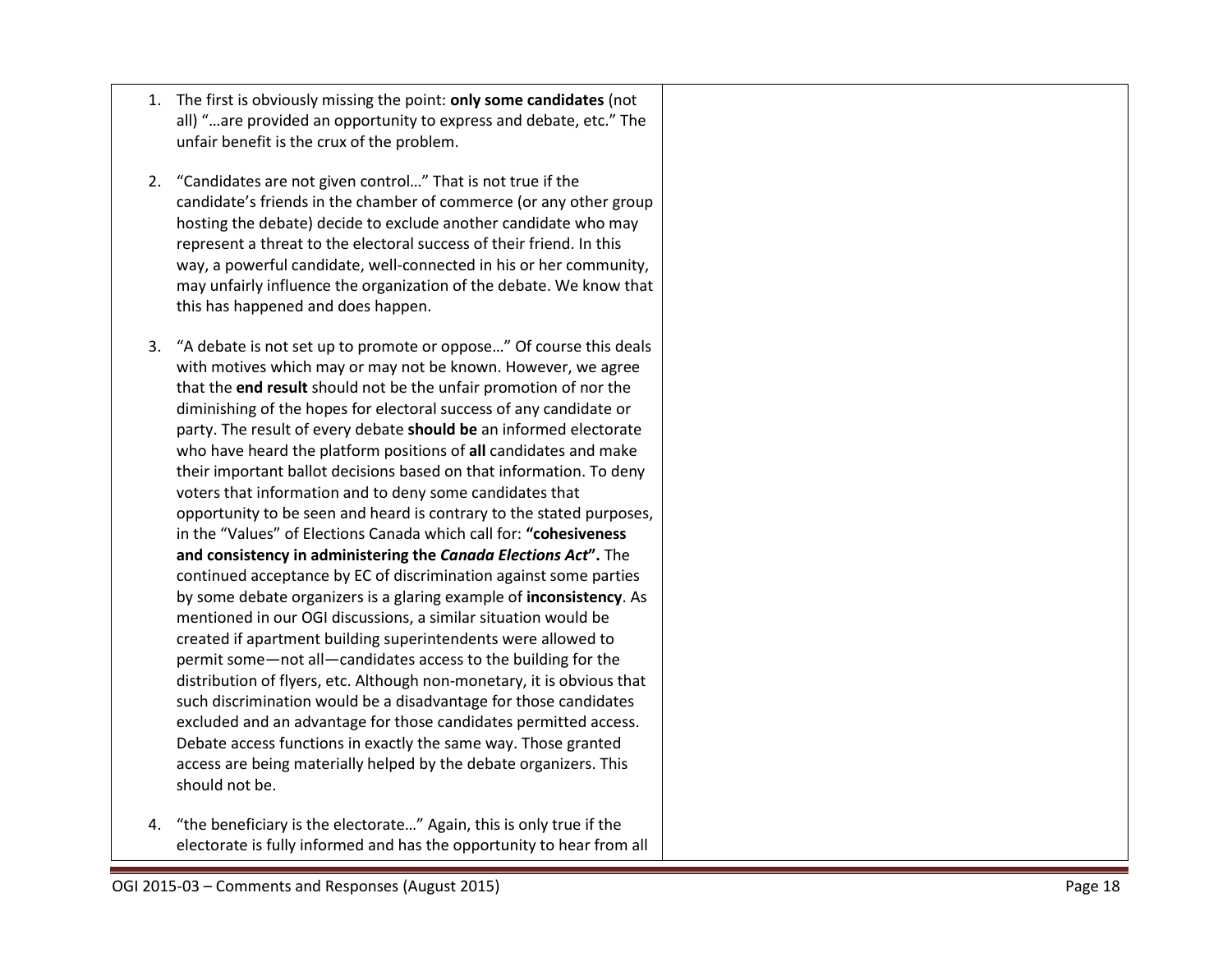| candidates. If some candidates are excluded and denied the visibility<br>and credibility conferred on the participants, voters are likely to be<br>either entirely unaware of those candidates or to assume that their<br>ideas are considered by "neutral" bodies such as chambers of<br>commerce to be unworthy of consideration. That makes<br>chambers-and other debate organizers who presume to exclude<br>some parties-partisan (not neutral).                                                                                                                                                                                                                                                                                                                                                                                                                                                                                                                                                                                                                                                                                                                                                                                                                                         |                                                                  |
|-----------------------------------------------------------------------------------------------------------------------------------------------------------------------------------------------------------------------------------------------------------------------------------------------------------------------------------------------------------------------------------------------------------------------------------------------------------------------------------------------------------------------------------------------------------------------------------------------------------------------------------------------------------------------------------------------------------------------------------------------------------------------------------------------------------------------------------------------------------------------------------------------------------------------------------------------------------------------------------------------------------------------------------------------------------------------------------------------------------------------------------------------------------------------------------------------------------------------------------------------------------------------------------------------|------------------------------------------------------------------|
| In summary, we do appreciate the efforts of the Chief Electoral Officer in<br>attempting to motivate Parliament to establish, through legislation,<br>guidelines such as those previously articulated by the CEO-guidelines that<br>would ensure that all candidates are invited to participate in publicly-held<br>candidate debates. We believe the parameters defined by the CEO were<br>correct and are sincerely disappointed that Parliament has declined to act<br>on this matter. However, we still believe that in the interest of fairness,<br>consistency and of providing the electorate with sufficient information<br>about all candidates and parties involved in an election that it would be<br>reasonable to require debate organizers to invite all candidates to<br>participate. Their failure to do so clearly provides an unfair advantage to<br>some candidates (usually those who already have significant public visibility)<br>and a corresponding disadvantage to other candidates (usually those whose<br>platforms are least known and understood).<br>We ask Elections Canada, rather than accepting Parliament's lethargy on this<br>matter, to continue to promote fairness and equal access for voters,<br>candidates and parties during election campaigns. |                                                                  |
| No comments were submitted by the Communist Party of<br>Canada                                                                                                                                                                                                                                                                                                                                                                                                                                                                                                                                                                                                                                                                                                                                                                                                                                                                                                                                                                                                                                                                                                                                                                                                                                |                                                                  |
| No comments were submitted by the Conservative Party<br>of Canada                                                                                                                                                                                                                                                                                                                                                                                                                                                                                                                                                                                                                                                                                                                                                                                                                                                                                                                                                                                                                                                                                                                                                                                                                             |                                                                  |
| <b>Comments received from the Green Party of Canada</b>                                                                                                                                                                                                                                                                                                                                                                                                                                                                                                                                                                                                                                                                                                                                                                                                                                                                                                                                                                                                                                                                                                                                                                                                                                       | <b>Elections Canada response to the Green Party of</b><br>Canada |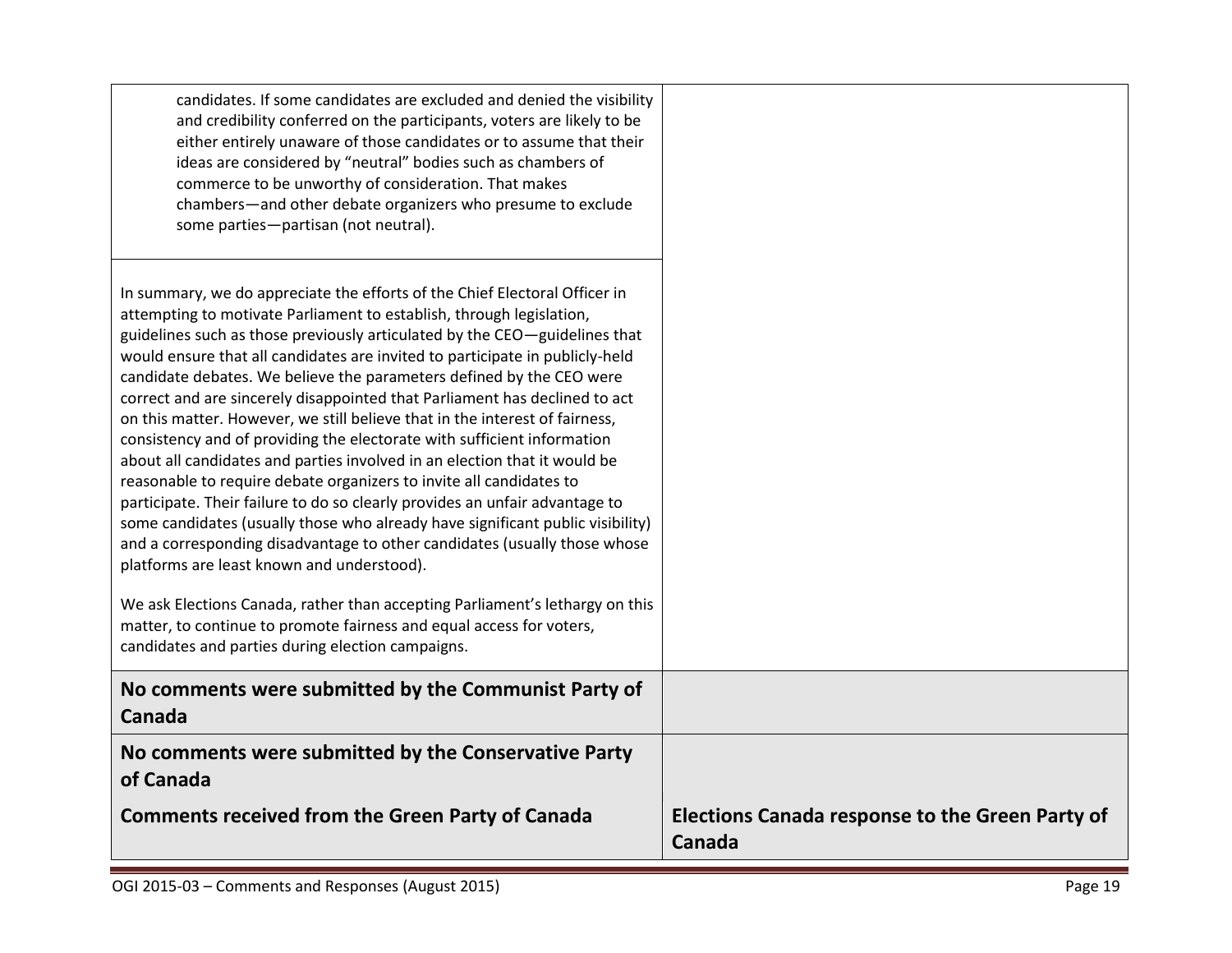| "If all candidates are not invited to participate, there must be a reasonable<br>basis for the exclusion."<br>This phrase is too vague and open to abuse by third parties that have an<br>agenda to exclude on arbitrary grounds. This exclusion has the potential go<br>against the interest of offering information to the public and therefore the<br>spirit of debates. Without Elections Canada setting specific guidelines for<br>what is considered "reasonable exclusion" it is left up to outside parties to<br>make that determination.<br>Guidelines for reasonable exclusion should be transparent for both<br>leadership and local candidate debates. If the goal of a debate is to give the<br>public an opportunity to hear from the candidates and become more<br>informed on their choices, then a "reasonable exclusion" must be limited to<br>anything considered crucial to enhancing the transmission of that<br>information.<br>Exclusion on the grounds of popularity does not seem to speak to the spirit<br>of the Act, nor to democracy, nor to common sense. | The "reasonable basis for exclusion" requirement was included<br>in the background section to underline Elections Canada's<br>previous position. The note has been amended to further clarify<br>that the current interpretation replaces our previous position.                                                                                                                                                                                                                                                                                                                                                                                                                                                                       |
|-----------------------------------------------------------------------------------------------------------------------------------------------------------------------------------------------------------------------------------------------------------------------------------------------------------------------------------------------------------------------------------------------------------------------------------------------------------------------------------------------------------------------------------------------------------------------------------------------------------------------------------------------------------------------------------------------------------------------------------------------------------------------------------------------------------------------------------------------------------------------------------------------------------------------------------------------------------------------------------------------------------------------------------------------------------------------------------------|----------------------------------------------------------------------------------------------------------------------------------------------------------------------------------------------------------------------------------------------------------------------------------------------------------------------------------------------------------------------------------------------------------------------------------------------------------------------------------------------------------------------------------------------------------------------------------------------------------------------------------------------------------------------------------------------------------------------------------------|
| <b>Comments received from the Liberal Party of Canada</b>                                                                                                                                                                                                                                                                                                                                                                                                                                                                                                                                                                                                                                                                                                                                                                                                                                                                                                                                                                                                                               | Elections Canada response to the Liberal Party of<br>Canada                                                                                                                                                                                                                                                                                                                                                                                                                                                                                                                                                                                                                                                                            |
| Pages 1 and 4:<br>Some clarification is needed with respect to the meaning of "control". On<br>page 4, for example, the OGI states that if the debate organizer were to give<br>control over the event to a particular candidate or party, the expenses<br>incurred by the party holding the debate could be a contribution to and an<br>election expense of the candidate or party receiving preferential treatment.<br>What constitutes "control"? If, for example, the debate organizer were to<br>allow one or more participating parties to unduly influence the debate<br>format or the questions to be posed during the debate, would this be<br>considered "control" such that the entity holding the debate would be<br>making a contribution to the party or parties? The clarification being sought                                                                                                                                                                                                                                                                          | Although there might be a degree of control exercised by a<br>candidate or a party over the conduct of a debate, this is one of<br>several circumstances that need to be examined to determine<br>whether a debate is a true debate or a disguised contribution.<br>Also, the primary recipient of the service being provided in a<br>debate is the electorate, rather than a particular candidate or<br>party, much like the situation of a media interview or news<br>article concerning a candidate or party. The fact that other<br>candidates or parties may not receive the same coverage does<br>not mean the media outlet is providing a contribution to the<br>candidates or parties that received the coverage. The expenses |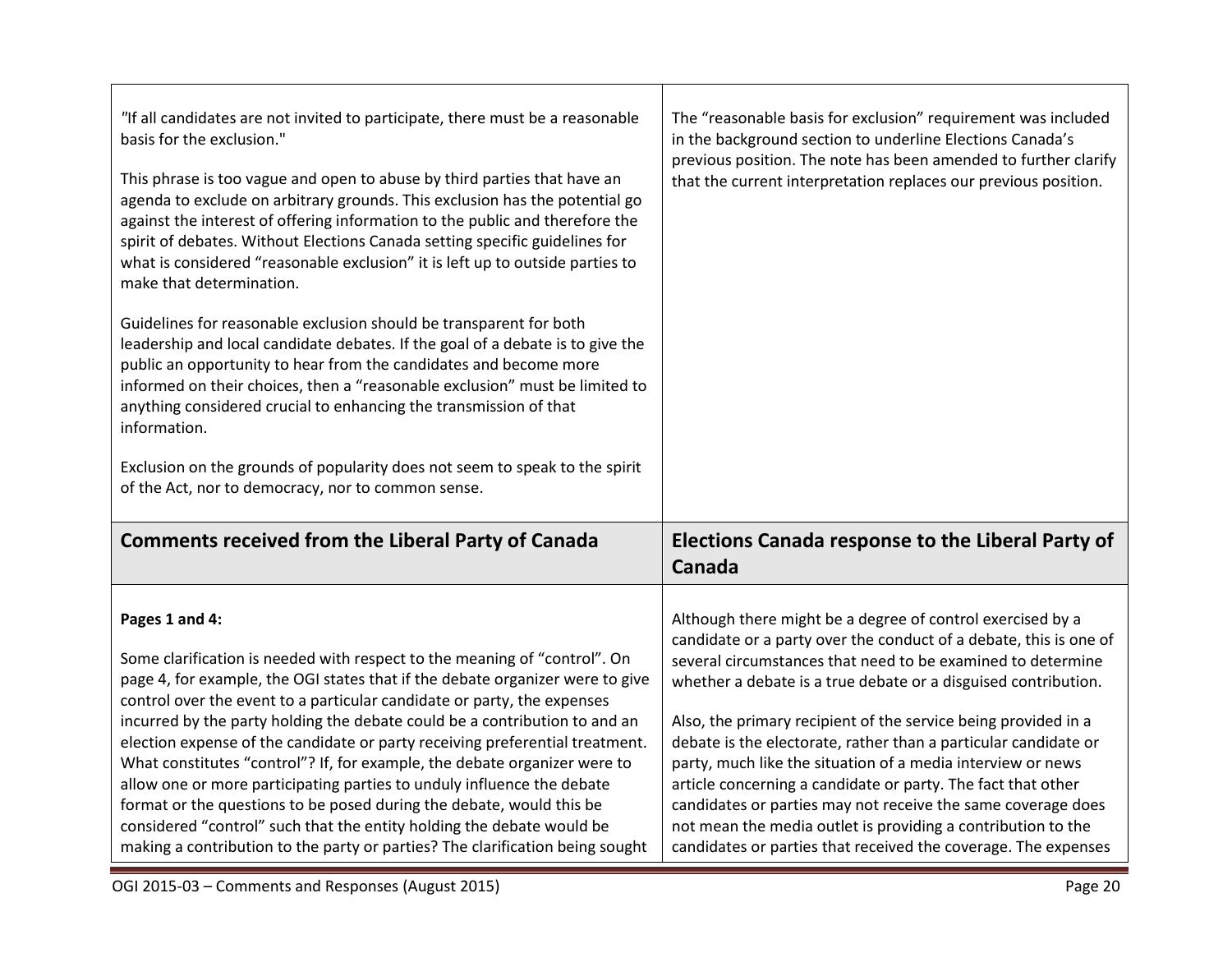| No comments were submitted by the Libertarian Party of<br>Canada                                                                                                                                                                      |                                                                                                                                                                                                                                                                                                                                                                                                                                                                                                                                                                                                                                                               |
|---------------------------------------------------------------------------------------------------------------------------------------------------------------------------------------------------------------------------------------|---------------------------------------------------------------------------------------------------------------------------------------------------------------------------------------------------------------------------------------------------------------------------------------------------------------------------------------------------------------------------------------------------------------------------------------------------------------------------------------------------------------------------------------------------------------------------------------------------------------------------------------------------------------|
|                                                                                                                                                                                                                                       |                                                                                                                                                                                                                                                                                                                                                                                                                                                                                                                                                                                                                                                               |
| <b>General Comment</b><br>It would be helpful to address the treatment of a situation such as a board<br>of trade holding a regularly scheduled ticketed luncheon and inviting a single<br>candidate as the keynote luncheon speaker. | This OGI specifically covers debates with two or more<br>participants.<br>However, the example given of one single candidate being<br>invited as the keynote speaker is an example of a non-monetary<br>contribution, since the event would directly promote a<br>particular candidate.                                                                                                                                                                                                                                                                                                                                                                       |
| has nothing to do with the number of participants invited to take part in the<br>debate.                                                                                                                                              | related to holding a debate or an interview are those of the<br>media outlets or third parties organizing the event, not<br>expenses of the party or candidate. Candidates or parties may<br>be able to exert some degree of influence over how the debate<br>is organized or facilitated (as is the case in a media interview),<br>but this does not mean the debate should be treated as an<br>expense of the campaigns. Nor does the expense qualify as a<br>non-monetary contribution to the participating candidates or<br>parties.<br>Questions related to the degree of control or influence over a<br>debate have been further addressed in the note. |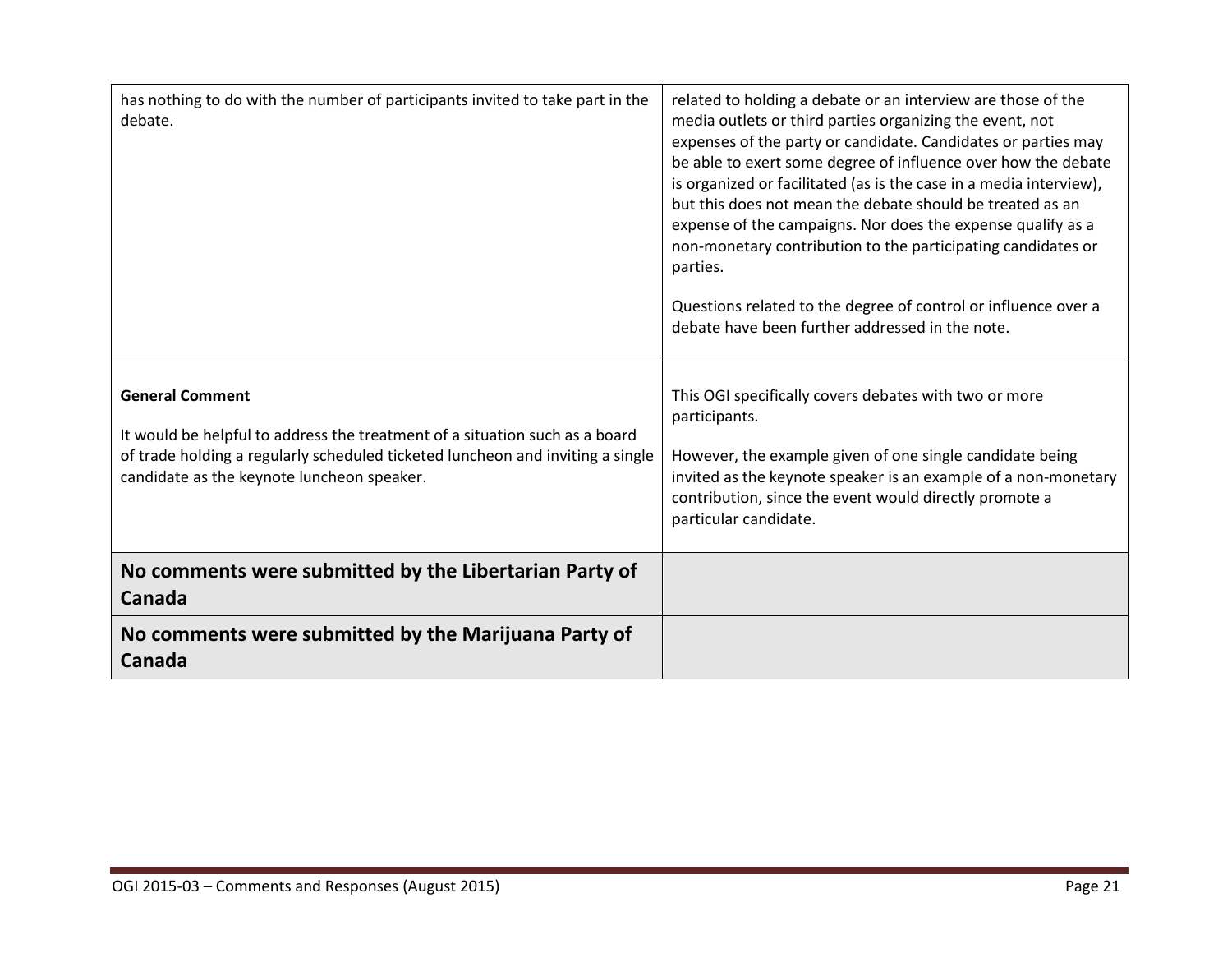| <b>Comment received from the Marxist-Leninist Party of</b>                                                                                                                                                                                                                                                                                                                                                                                                                                                                                                                                                                                                                                                                                                                                                                                                                                                                                                                                                                                                                                                                                                                                                                                                                                                                                                                                                                                                                                                                                                                                                                                                                                                                                                                                                                                                                                                                            | <b>Elections Canada response to the Marxist-</b>                                                                                                                                                    |
|---------------------------------------------------------------------------------------------------------------------------------------------------------------------------------------------------------------------------------------------------------------------------------------------------------------------------------------------------------------------------------------------------------------------------------------------------------------------------------------------------------------------------------------------------------------------------------------------------------------------------------------------------------------------------------------------------------------------------------------------------------------------------------------------------------------------------------------------------------------------------------------------------------------------------------------------------------------------------------------------------------------------------------------------------------------------------------------------------------------------------------------------------------------------------------------------------------------------------------------------------------------------------------------------------------------------------------------------------------------------------------------------------------------------------------------------------------------------------------------------------------------------------------------------------------------------------------------------------------------------------------------------------------------------------------------------------------------------------------------------------------------------------------------------------------------------------------------------------------------------------------------------------------------------------------------|-----------------------------------------------------------------------------------------------------------------------------------------------------------------------------------------------------|
| <b>Canada</b>                                                                                                                                                                                                                                                                                                                                                                                                                                                                                                                                                                                                                                                                                                                                                                                                                                                                                                                                                                                                                                                                                                                                                                                                                                                                                                                                                                                                                                                                                                                                                                                                                                                                                                                                                                                                                                                                                                                         | <b>Leninist Party of Canada</b>                                                                                                                                                                     |
| The Marxist-Leninist Party of Canada (MLPC) has reviewed Interpretation<br>Note 2015-03-Draft (June 2015) titled Candidate Debates and submits the<br>following opinions:<br>We are in general agreement with the conclusion of the Elections Canada<br>draft interpretation of the Canada Elections Act (CEA) in its application to<br>candidate and leader debates.<br>The electoral law, besides other things, does not guarantee the right of<br>electors to an informed vote and it does not prohibit discrimination against<br>candidates and political parties when it comes to debates. Further, as<br>concerns the current act, the MLPC finds no provisions that could be used to<br>either penalize organizations and/or individuals who organize debates that<br>are not inclusive of all candidates and political parties or to force the<br>inclusion of all participants.<br><b>Judicial Rulings</b><br>The fact that the CEA is not based on the principle of equality of all<br>participants has been confirmed by the Canadian judiciary, which has<br>declared on several occasions that the principle enshrined in the CEA is that<br>of "equitability" and that this principle cannot be equated with "equality."<br>In regards to debates, the concept of "equitable treatment" versus "equal<br>treatment" was very clearly articulated by the Ontario Court of Justice<br>(General Division) following the 1993 general election when the Green Party<br>challenged its exclusion from the leaders debates. The Green Party argued<br>that its exclusion violated Section 3 of the Television Broadcasting<br>Regulations, 1987 which stated that all broadcasters "shall allocate time for<br>broadcasting of programs, advertisements or announcements of a partisan<br>political character on an equitable basis to all accredited political parties and<br>rival candidates represented in the election." | Elections Canada notes the concern raised with respect to the<br>editorial choices of debate organizers. However, the same<br>editorial freedom applies to media coverage and editorial<br>content. |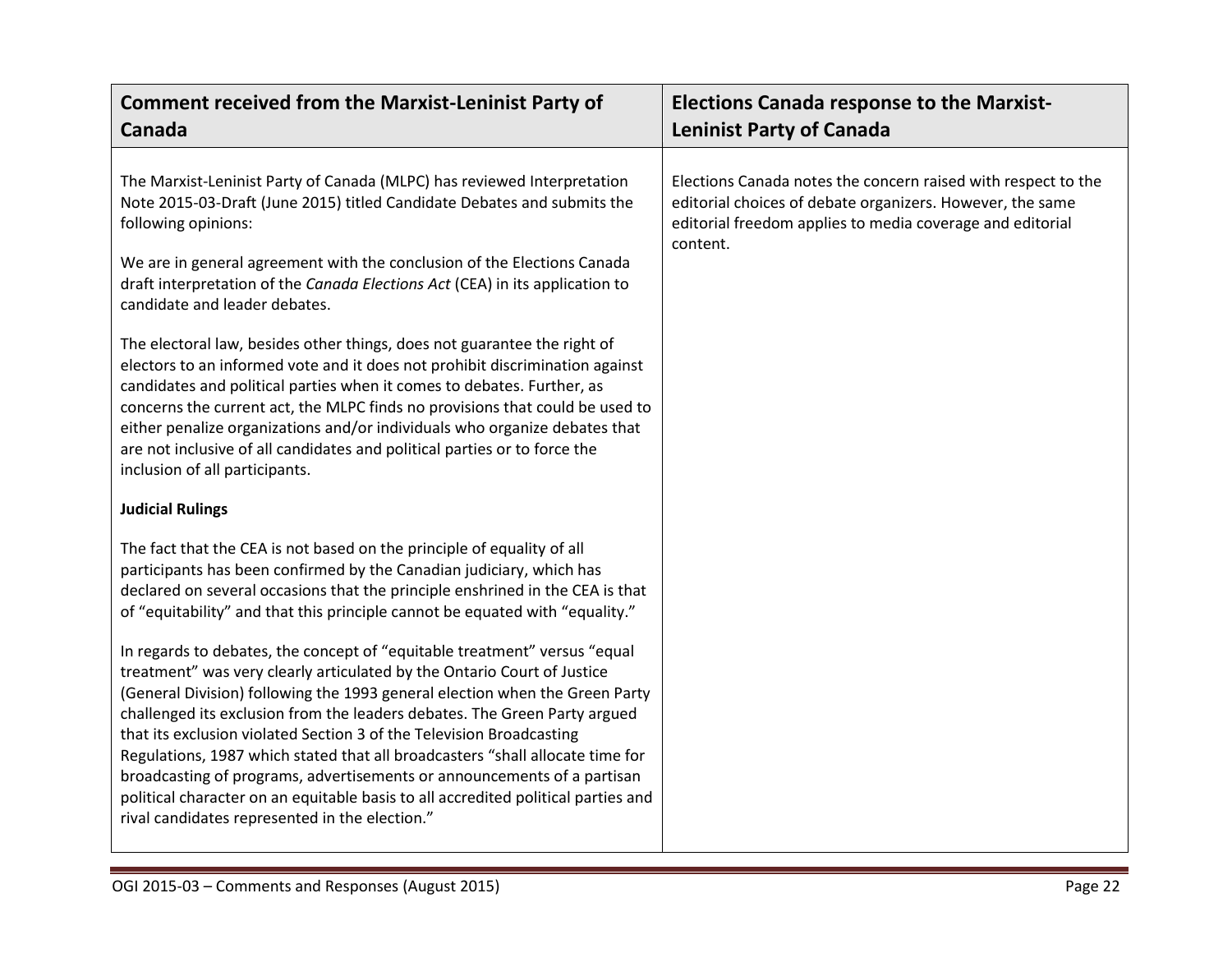The Ontario Court of Justice ruled that the CEA provides a "complete code" for political broadcasting during federal elections and takes precedence over the Television Broadcasting Regulations. The "complete code," which also applies to the allocation of political advertising time, is based on the logic that political parties should be treated preferentially in the order of the number of votes and seats they won in the previous election. An appeal of this ruling was denied. Court cases since then, even those which are deemed to be historic in favouring the political parties without representation in the House of Commons, such as the *Figueroa* case, have rearticulated the absence of the right to equality in the CEA as pertains to various aspects of the electoral process.

Following the 1993 federal election and the Ontario Court ruling, the CRTC changed its election guidelines to specifically state: "The Commission no longer requires that so -called 'debate programs' feature all rival parties or candidates in one or more programs."

In fact, the previous guidelines were never upheld. The CRTC's guidelines for the 1989 and 1993 elections stated: "In the case of so -called 'debates,' it may be impractical to include all rival parties or candidates in one program. However, if this type of broadcast takes place, all parties and candidates should be accommodated, even if doing so requires more than one program be broadcast." Notwithstanding these guidelines, in the 1993 federal election, the parties without representation in the House were not accommodated and only through their own initiative and at their own expense, was a separate televised debate held.

## **Are There "Corrective Measures" that Can be Applied?**

The particular issue addressed in the draft interpretation on candidate debates is whether or not Elections Canada can nevertheless place a penalty of sorts on those organizations and individuals who favour the political parties with representation in the House of Commons (and their candidates) or some combination of them and discriminate against those without representation in the House.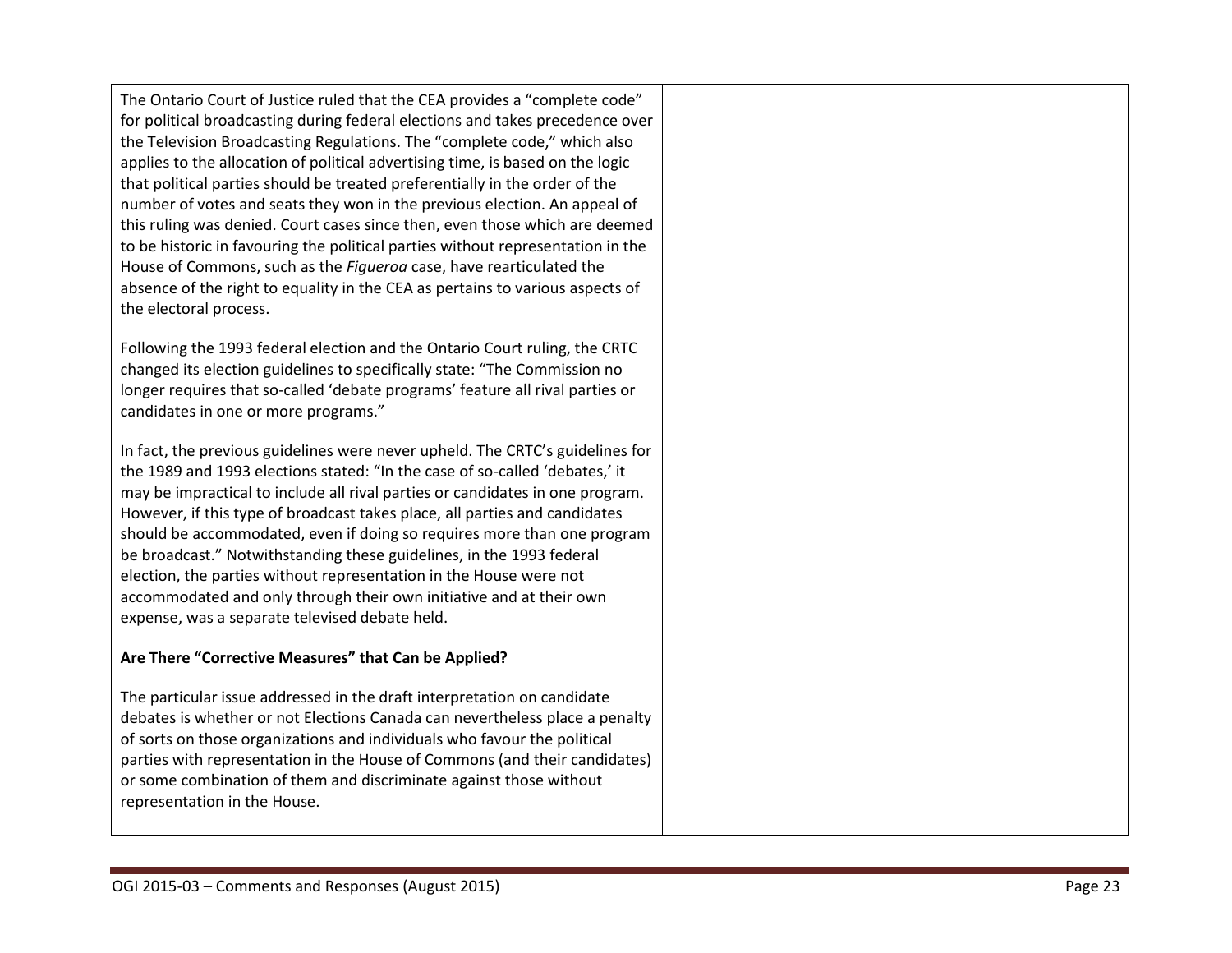| The MLPC has reviewed the CEA in this regard and finds:                                                                                                                                                                                                                                                                                                                                                                                                                                                                                                                                                                     |  |
|-----------------------------------------------------------------------------------------------------------------------------------------------------------------------------------------------------------------------------------------------------------------------------------------------------------------------------------------------------------------------------------------------------------------------------------------------------------------------------------------------------------------------------------------------------------------------------------------------------------------------------|--|
| a) no provision specifying that "debates" must include all candidates;                                                                                                                                                                                                                                                                                                                                                                                                                                                                                                                                                      |  |
| b) no provision that would allow a debate of any sort, even a single<br>candidate or party leader debating with a broadcast personality, to be<br>treated as an advertising expense, since "debates" are excluded from the<br>definition of "election advertising" contained in the CEA;                                                                                                                                                                                                                                                                                                                                    |  |
| c) no provision that would enable Elections Canada to turn the costs<br>involved in convening a debate that discriminates against certain candidates<br>and leaders into a "non-monetary contribution" as defined in the CEA.                                                                                                                                                                                                                                                                                                                                                                                               |  |
| <b>Interpretative Arguments by Elections Canada</b>                                                                                                                                                                                                                                                                                                                                                                                                                                                                                                                                                                         |  |
| Notwithstanding these facts, the MLPC finds that the arguments presented<br>by Elections Canada to elaborate its interpretation are flawed and perhaps<br>compromise the authority of Elections Canada as a body that should uphold<br>the principles of equality notwithstanding their absence in the CEA.                                                                                                                                                                                                                                                                                                                 |  |
| We cannot agree with various arguments which are essentially variants of<br>the summary statement on page one: "During a debate, candidates are<br>provided the opportunity to express and debate their political views in a<br>public forum. Candidates are not, however, given control over how the<br>debate is organized or facilitated, and therefore do not receive a property or<br>a service. A debate is also not set up to promote or oppose a particular<br>candidate or party. The primary beneficiary of the service being provided is<br>the electorate rather than the participating candidates or parties." |  |
| The MLPC is concerned that such arguments seem to legitimize the current<br>situation and law by suggesting that an exclusionary debate serves the<br>electorate. It consequently seems to sanction the unequal treatment of<br>candidates and political parties and the failure of the system to provide for<br>an informed vote.                                                                                                                                                                                                                                                                                          |  |
| The primary beneficiary of debates which do not include all contestants is<br>the particular group of political parties and candidates who get to be heard.                                                                                                                                                                                                                                                                                                                                                                                                                                                                 |  |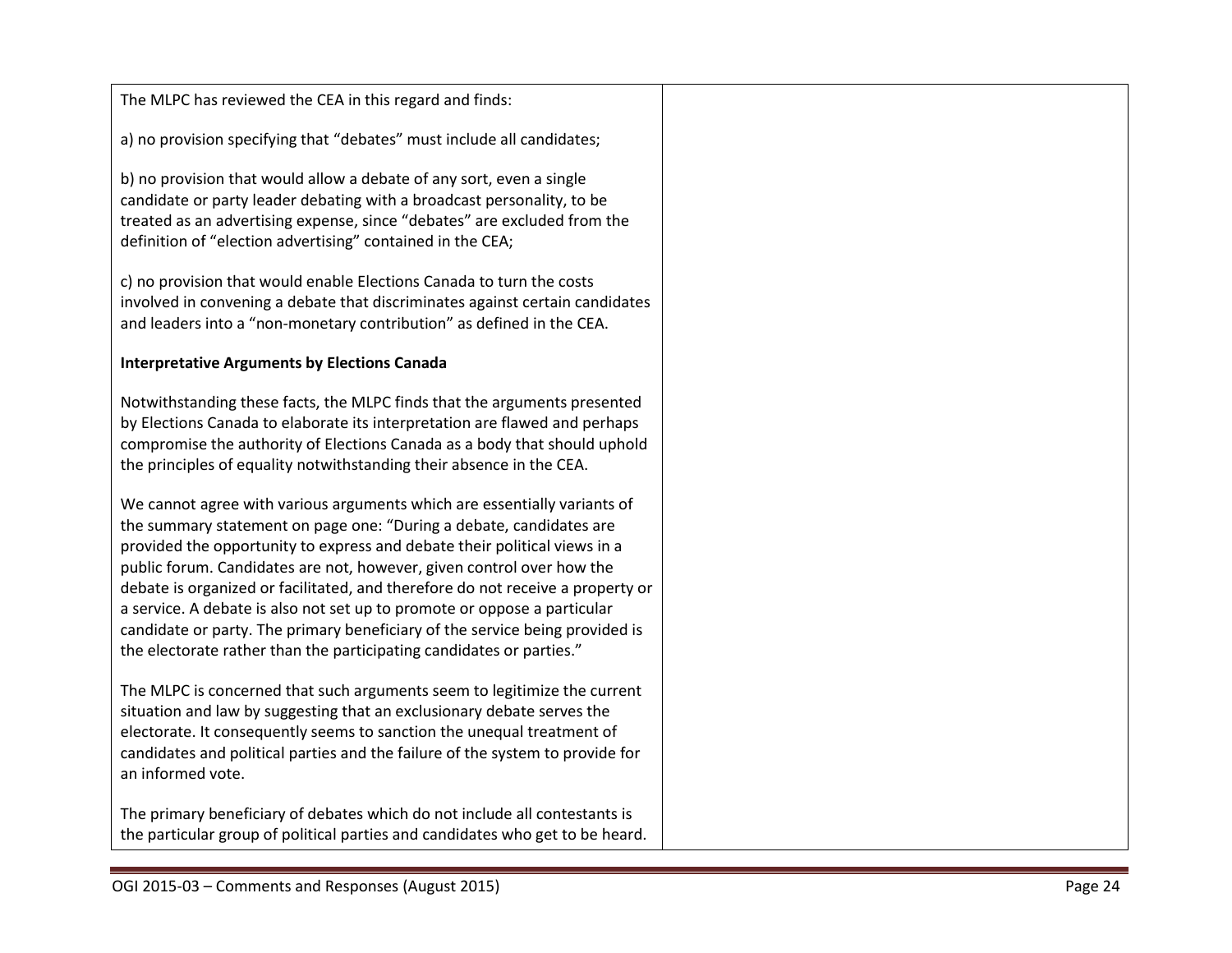| Those who organize debates that do not recognize the right to equality of all<br>participants do not recognize the right of the electors to an informed vote.<br>They declare that the views of certain political parties and candidates are<br>not worthy of being heard by the electors. It is obvious that such debates<br>promote the included and oppose the excluded by negating their very<br>existence.                                                                                                                                                                           |  |
|-------------------------------------------------------------------------------------------------------------------------------------------------------------------------------------------------------------------------------------------------------------------------------------------------------------------------------------------------------------------------------------------------------------------------------------------------------------------------------------------------------------------------------------------------------------------------------------------|--|
| As a result of how the debates are organized, the electorate receives a<br>censored rendition of Canadian political opinion. Furthermore, such debates<br>do nothing to alleviate the crisis of legitimacy in which the democratic<br>process is mired, in part because of the privileged position accorded to the<br>political parties in the House of Commons.                                                                                                                                                                                                                          |  |
| Finally, the MLPC does not think current reality is accurately reflected in the<br>suggestion that candidates do not exercise control over how debates are<br>organized or facilitated, with the possible exception of exercising control<br>over the questions that may be asked. This is particularly the case with<br>leaders debate, as illustrated by the current negotiations for the 2015<br>national debates. Negotiations, conducted largely behind closed doors,<br>include such matters as agreement or disagreement with who the other<br>participants in the debate will be. |  |
| Certain political parties and candidates do have the power to control how a<br>debate is organized or facilitated, contrary to what is claimed in the<br>Elections Canada interpretative notes. Party leaders and candidates who<br>stand for a modern democracy can reject debates which do not recognize<br>the equality of all candidates and political parties and disinform, rather than<br>inform, the electorate.                                                                                                                                                                  |  |
| No comments were submitted by the New Democratic<br>Party                                                                                                                                                                                                                                                                                                                                                                                                                                                                                                                                 |  |
| No comments were submitted by the Party for<br><b>Accountability, Competency and Transparency</b>                                                                                                                                                                                                                                                                                                                                                                                                                                                                                         |  |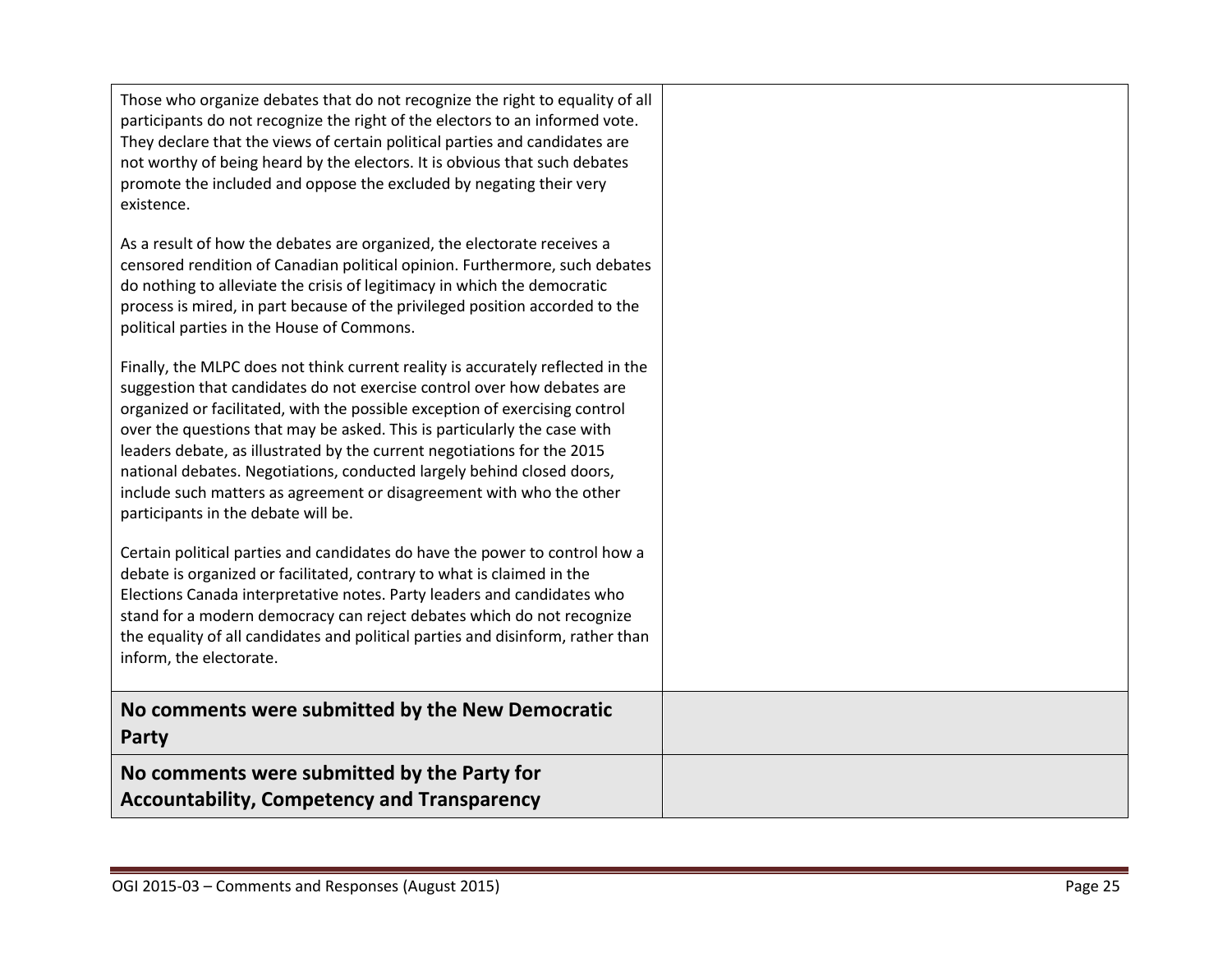| No comments were submitted by the Pirate Party of<br>Canada                                                                                                                                                                                                                                                                                                                                                                                                                                                                                                                                                                                                                                                                                                                                                                                                                                                                                                                                                                                                                                                                                                                                                                                                                                                                                                                                                                                                                                                                                                                                                                                                 |                                                                                                                                                                                                                                                                                                                                                                                                                                                                                                                                                                                                                                                                                                                                                                                                                                                                                                                                                                                                                                                                                                                                                                                                                                                                                                                                                                                                                                                 |
|-------------------------------------------------------------------------------------------------------------------------------------------------------------------------------------------------------------------------------------------------------------------------------------------------------------------------------------------------------------------------------------------------------------------------------------------------------------------------------------------------------------------------------------------------------------------------------------------------------------------------------------------------------------------------------------------------------------------------------------------------------------------------------------------------------------------------------------------------------------------------------------------------------------------------------------------------------------------------------------------------------------------------------------------------------------------------------------------------------------------------------------------------------------------------------------------------------------------------------------------------------------------------------------------------------------------------------------------------------------------------------------------------------------------------------------------------------------------------------------------------------------------------------------------------------------------------------------------------------------------------------------------------------------|-------------------------------------------------------------------------------------------------------------------------------------------------------------------------------------------------------------------------------------------------------------------------------------------------------------------------------------------------------------------------------------------------------------------------------------------------------------------------------------------------------------------------------------------------------------------------------------------------------------------------------------------------------------------------------------------------------------------------------------------------------------------------------------------------------------------------------------------------------------------------------------------------------------------------------------------------------------------------------------------------------------------------------------------------------------------------------------------------------------------------------------------------------------------------------------------------------------------------------------------------------------------------------------------------------------------------------------------------------------------------------------------------------------------------------------------------|
| <b>Comments received from the Progressive Canadian Party</b>                                                                                                                                                                                                                                                                                                                                                                                                                                                                                                                                                                                                                                                                                                                                                                                                                                                                                                                                                                                                                                                                                                                                                                                                                                                                                                                                                                                                                                                                                                                                                                                                | <b>Elections Canada response to the Progressive</b><br><b>Canadian Party comments</b>                                                                                                                                                                                                                                                                                                                                                                                                                                                                                                                                                                                                                                                                                                                                                                                                                                                                                                                                                                                                                                                                                                                                                                                                                                                                                                                                                           |
| The following comments are offered regarding the Interpretation and<br>Approach of Elections Canada to candidate and leaders debates.<br>Regarding issue (2), we note that,<br>Elections Canada interpretation and approach to candidate debates text<br>states "Candidates are notgiven control over how the debate is organized<br>or facilitated, and therefore do not receive property or a service." This<br>statement is used to preface interpretation of how and why third party<br>organized election period debates are understood, governed, and may be<br>classified in the matters of monetary and non-monetary contributions to a<br>political party or candidate election campaign.<br>We, therefore, recommend any instruction, request, attempt, or<br>requirement to limit the number of participants or to exclude participants in<br>a candidate or leaders debate by any of the invited participants is an<br>attempt to control how the debate is organized or facilitated and therefore<br>would be a property or service delivered to the party or candidate making<br>the request or demand and therefore should be deemed a non-monetary<br>contribution to a campaign.<br>Regarding issue (4), we recommend that,<br>Where an election debate or public meeting concerning parties or<br>candidates for election during a general or by-election, organizers of such<br>events should make every effort to inform all parties or candidates for<br>election in each riding of the time, place and opportunity to participate or to<br>inform electors of party or candidate views on the subject(s) of the debate<br>or meeting. | Although there might be a degree of control exercised by a<br>candidate or a party over the conduct of a debate, this is one of<br>several circumstances that need to be examined to determine<br>whether a debate is a true debate or a disguised contribution.<br>Also, the primary recipient of the service being provided in a<br>debate is the electorate, rather than a particular candidate or<br>party, much like the situation of a media interview or news<br>article concerning a candidate or party. The fact that other<br>candidates or parties may not receive the same coverage does<br>not mean the media outlet is providing a contribution to the<br>candidates or parties that received the coverage. The expenses<br>related to holding a debate or an interview are those of the<br>media outlets or third parties organizing the event, not<br>expenses of the party or candidate. Candidates or parties may<br>be able to exert some degree of influence over how the debate<br>is organized or facilitated (as is the case in a media interview),<br>but this does not mean the debate should be treated as an<br>expense of their campaigns. Nor does the expense qualify as a<br>non-monetary contribution to the participating candidates or<br>parties.<br>Questions related to the exclusion of candidates and to the<br>degree of control or influence over a debate have been further<br>addressed in the note. |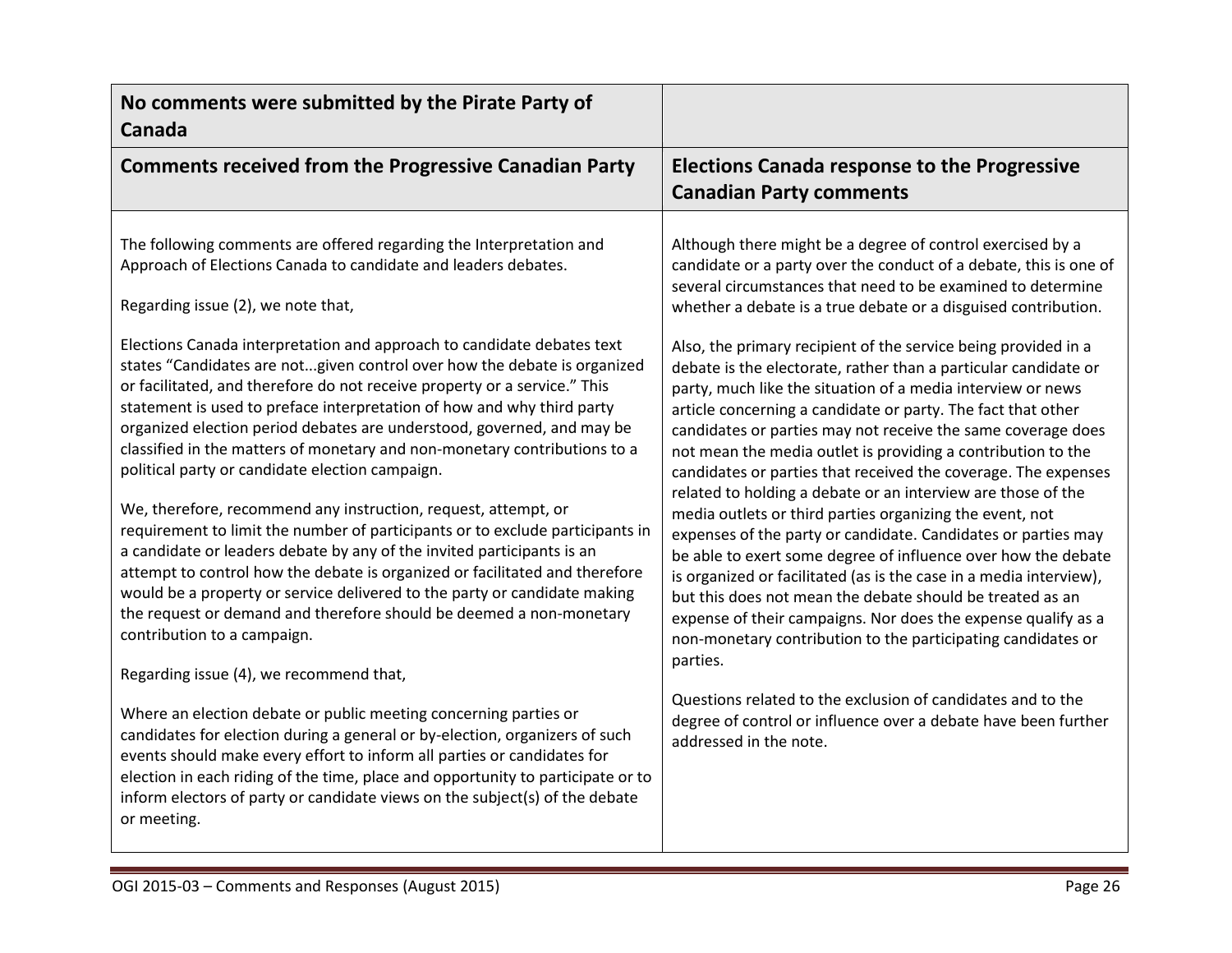| Where a candidate or candidates is excluded from participating in a debate<br>or debates, clear explanation for the exclusion should be provided upon<br>request by the excluded parties or candidates, and an opportunity for<br>appeal of a decision to exclude parties or candidates within a reasonable<br>period of time in advance of the debate should be provided, in fulfilment of<br>the purpose of the debate to provide a public forum for candidates to<br>inform voters fully concerning the democratic choices available to them in<br>elections held in each riding during either a general or by-election.<br>Further, in fulfilment of this obligation to voters as a remedy to these<br>concerns, we recommend, regarding issue (5), that,<br>Where a candidate or candidates are excluded from participation in a<br>debate for any reasonable cause, justification should be proved and<br>communicated by the EC DRO and appeals by candidates or parties should<br>be directed through the EC DRO to ensure public access to true debates<br>rather than as actual or perceived partisan contributions to parties or<br>candidates participating in an election at the riding level, and in the case of a<br>Leader's debate, by a representative of the Chief Electoral Officer at the<br>national level. |                                                                             |
|-----------------------------------------------------------------------------------------------------------------------------------------------------------------------------------------------------------------------------------------------------------------------------------------------------------------------------------------------------------------------------------------------------------------------------------------------------------------------------------------------------------------------------------------------------------------------------------------------------------------------------------------------------------------------------------------------------------------------------------------------------------------------------------------------------------------------------------------------------------------------------------------------------------------------------------------------------------------------------------------------------------------------------------------------------------------------------------------------------------------------------------------------------------------------------------------------------------------------------------------------------------------------------------------------------------------------------------|-----------------------------------------------------------------------------|
| No comments were submitted by the Rhinoceros Party                                                                                                                                                                                                                                                                                                                                                                                                                                                                                                                                                                                                                                                                                                                                                                                                                                                                                                                                                                                                                                                                                                                                                                                                                                                                                |                                                                             |
| No comments were submitted by the United Party of<br>Canada                                                                                                                                                                                                                                                                                                                                                                                                                                                                                                                                                                                                                                                                                                                                                                                                                                                                                                                                                                                                                                                                                                                                                                                                                                                                       |                                                                             |
| <b>Comments received from the Commissioner of Canada</b><br><b>Elections</b>                                                                                                                                                                                                                                                                                                                                                                                                                                                                                                                                                                                                                                                                                                                                                                                                                                                                                                                                                                                                                                                                                                                                                                                                                                                      | <b>Elections Canada response to the Commissioner</b><br>of Canada Elections |
| Generally speaking, the Commissioner of Canada Elections agrees with the<br>position proposed by the Chief Electoral Officer on the issue of candidates'<br>or leaders' debates.                                                                                                                                                                                                                                                                                                                                                                                                                                                                                                                                                                                                                                                                                                                                                                                                                                                                                                                                                                                                                                                                                                                                                  |                                                                             |